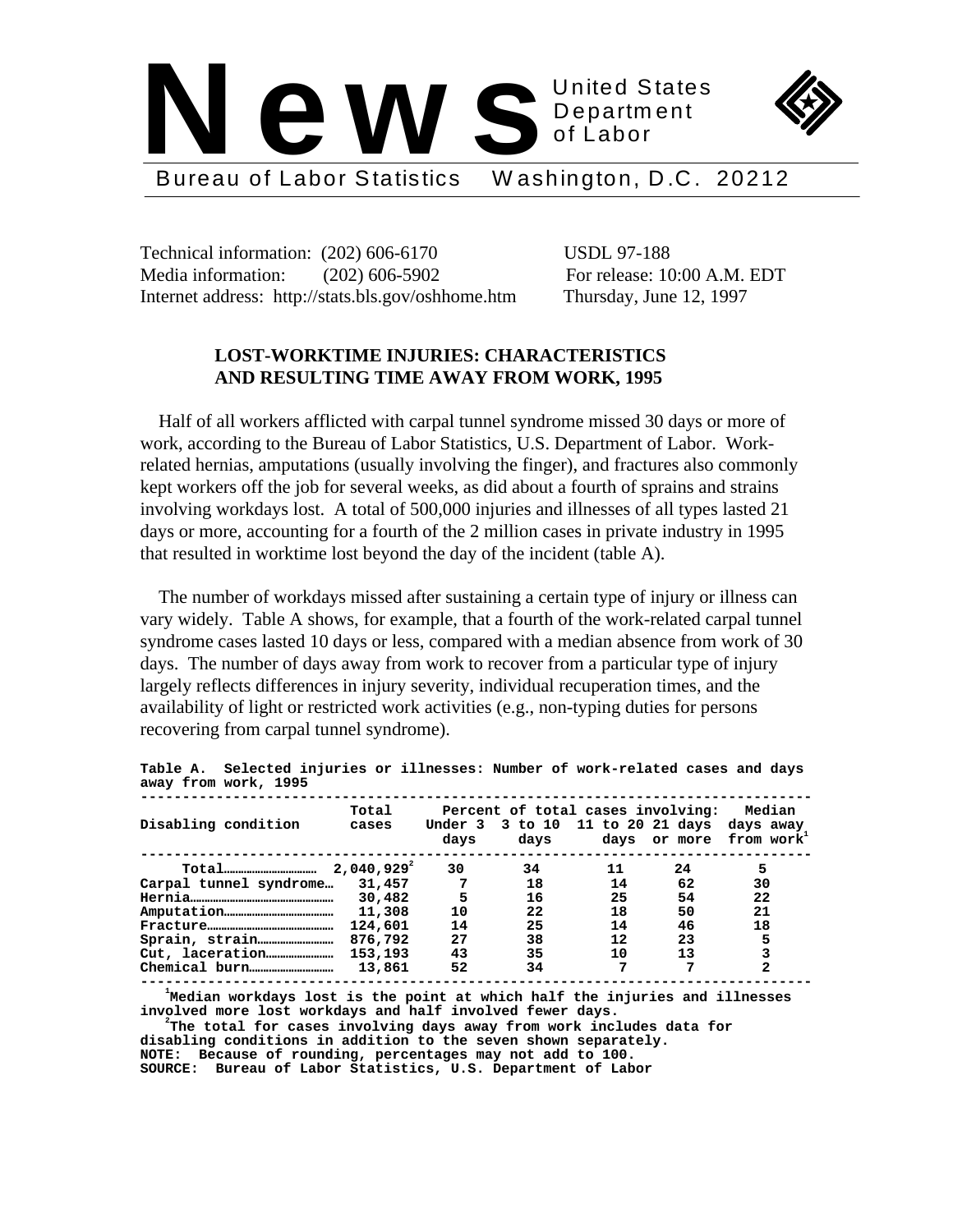# Severe injuries profiled

 This section looks at work-related carpal tunnel syndrome, hernias, amputations, and fractures--the four most disabling conditions shown in table A--from three different views--gender, occupation, and event or exposure.

 Men were more likely than women to experience three of the four types of severe injuries, but women outnumbered men suffering from carpal tunnel syndrome. As table B shows, women workers were a clear majority (seven-tenths) of the lost-worktime cases involving carpal tunnel syndrome, compared with less than a tenth of the case totals for hernias and amputations and a fourth of all fractures. Interestingly, more women sustained carpal tunnel syndrome by operating machinery, on assembly lines, and tending retail stores than they did typing, keying, and performing other duties associated with office workers. Nationally, women were about a third of the 2 million injuries and illnesses in 1995 with days away from work (tables 1 and 2), a smaller proportion than their 45-percent share of the 95 million private wage and salary workers covered by the BLS survey.

 Workers sustaining these four severe injuries performed a variety of work activities, such as handling clerical and sales duties, operating or repairing machinery, fabricating products on assembly lines, moving material by hand or truck, cleaning and maintaining buildings, and staffing construction sites. Workers in these kinds of occupations figured prominently in all lost-worktime injuries (table 3), and their risk of sustaining severe injuries appears to be particularly high. Assemblers' share of total lost-worktime injuries and illnesses (2.7 percent), for example, was twice their portion of total private wage and salary employment (1.3 percent); their share of carpal tunnel syndrome cases, however, was 8 percent. Similarly, truckdrivers sustained 9 percent of all fractures and about 7- 1/2 percent of all lost-worktime cases; they were about 2-1/2 percent of the 1995 employment total.

 The manner in which workers sustained severe injuries differed, suggesting that remedies to prevent such injuries need to address a variety of circumstances. Virtually all cases of carpal tunnel syndrome resulted from stress or strain upon a worker's wrist due to a task's repetitive nature. Examples include grasping and unravelling bolts of cloth, scanning groceries, typing or key entry, and cutting meat or poultry on an assembly line. By contrast, about three-fifths of work-related amputations involved a worker's finger being caught in or compressed by a piece of equipment, machinery, or an object, such as a conveyor, printing press, or wire reel. Seventh-eighths of the hernias resulted from overexertion, primarily while lifting heavy objects, for example, laborers moving household goods or butchers maneuvering carcasses of meat. And seven-tenths of fractures on the job were due to falls or workers being struck by objects, such as janitors falling off ladders or carpenters being hit by falling lumber. Tables 4 and 5 point out that, for all lost-worktime injuries and illnesses, overexertion was a fourth of the total of 2 million cases, the largest share among individual events or exposures.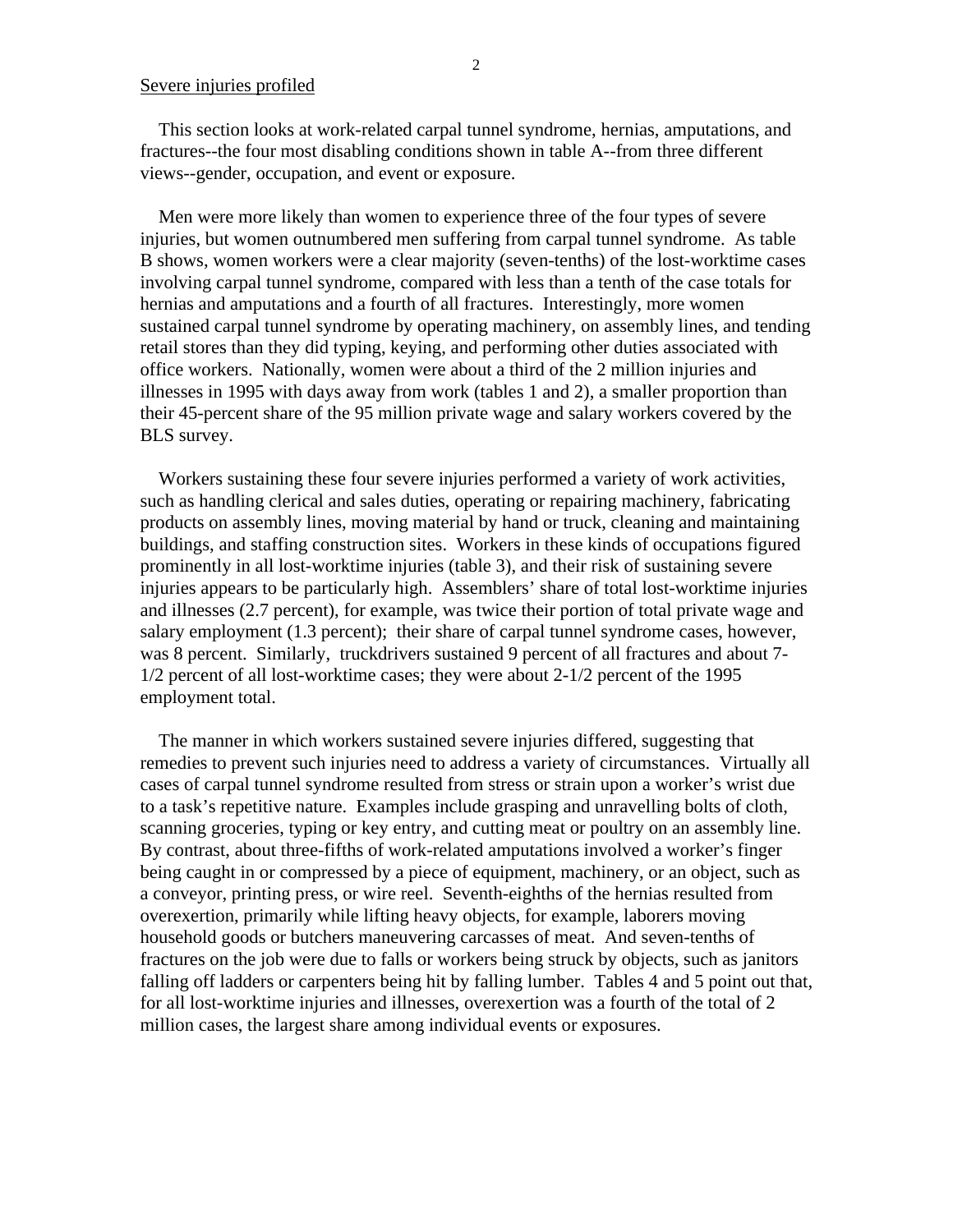**Table B. Profiles for four types of injuries resulting in lengthy absences from work, by occupations most often affected and ways in which injury occurred, 1995**

| CARPAL TUNNEL SYNDROME                                        | <b>AMPUTATION</b>                                                   |
|---------------------------------------------------------------|---------------------------------------------------------------------|
| Number of cases 31,457                                        |                                                                     |
|                                                               |                                                                     |
|                                                               |                                                                     |
|                                                               |                                                                     |
|                                                               |                                                                     |
|                                                               |                                                                     |
|                                                               |                                                                     |
| Clerical and other admini-                                    |                                                                     |
|                                                               |                                                                     |
|                                                               | 2<br>Punching and stamping press                                    |
|                                                               | Precision production and craft 27                                   |
|                                                               | 3                                                                   |
|                                                               | 3<br>Industrial machinery repairer                                  |
| Sewing machine operator 4                                     | 2                                                                   |
| All other occupations57                                       |                                                                     |
|                                                               | 6                                                                   |
| Laborer, exc. construction 3                                  | 4                                                                   |
|                                                               | 3                                                                   |
|                                                               | 3                                                                   |
|                                                               |                                                                     |
| Repetitive motion, all types 99                               | Caught in, compressed by equip-                                     |
| Placing, grasping, exc. tool 26                               | ment, machinery, or object(s) 61                                    |
|                                                               |                                                                     |
|                                                               |                                                                     |
| All other events, exposures<br>1                              | 8<br>All other events, exposures                                    |
|                                                               |                                                                     |
|                                                               |                                                                     |
| <b>HERNIA</b>                                                 | <b>FRACTURE</b>                                                     |
| Number of cases 30,482                                        |                                                                     |
|                                                               |                                                                     |
|                                                               |                                                                     |
|                                                               |                                                                     |
|                                                               |                                                                     |
|                                                               |                                                                     |
|                                                               |                                                                     |
| Operator, fabricator,                                         | Handler, helper, and laborer 16                                     |
| 8                                                             | Laborer, exc. construction 6<br>4                                   |
| Laborer, exc. construction<br>6                               | Transportation, material handling 12                                |
| 3                                                             | 9                                                                   |
| 3                                                             |                                                                     |
| Precision production, craft 27                                | 3                                                                   |
| 3                                                             |                                                                     |
| 2                                                             |                                                                     |
|                                                               |                                                                     |
| 3                                                             | 2                                                                   |
| 3                                                             | 2<br>Miscellaneous food preparer                                    |
|                                                               |                                                                     |
|                                                               |                                                                     |
| Overexertion, all types 86                                    |                                                                     |
|                                                               |                                                                     |
| 7                                                             |                                                                     |
| Holding, carrying, turning<br>All other events, exposures  14 | Caught in, compressed by equip-<br>ment, machinery, or object(s) 13 |

NOTE: Each profile is a percent distribution of cases involving days away from work. The four disabling conditions are part of the BLS nature-of-injury-andillness classification structure, issued in 1992. Because of rounding and omitted subcategories, percentages may not add to 100. SOURCE: Bureau of Labor Statistics, U.S. Department of Labor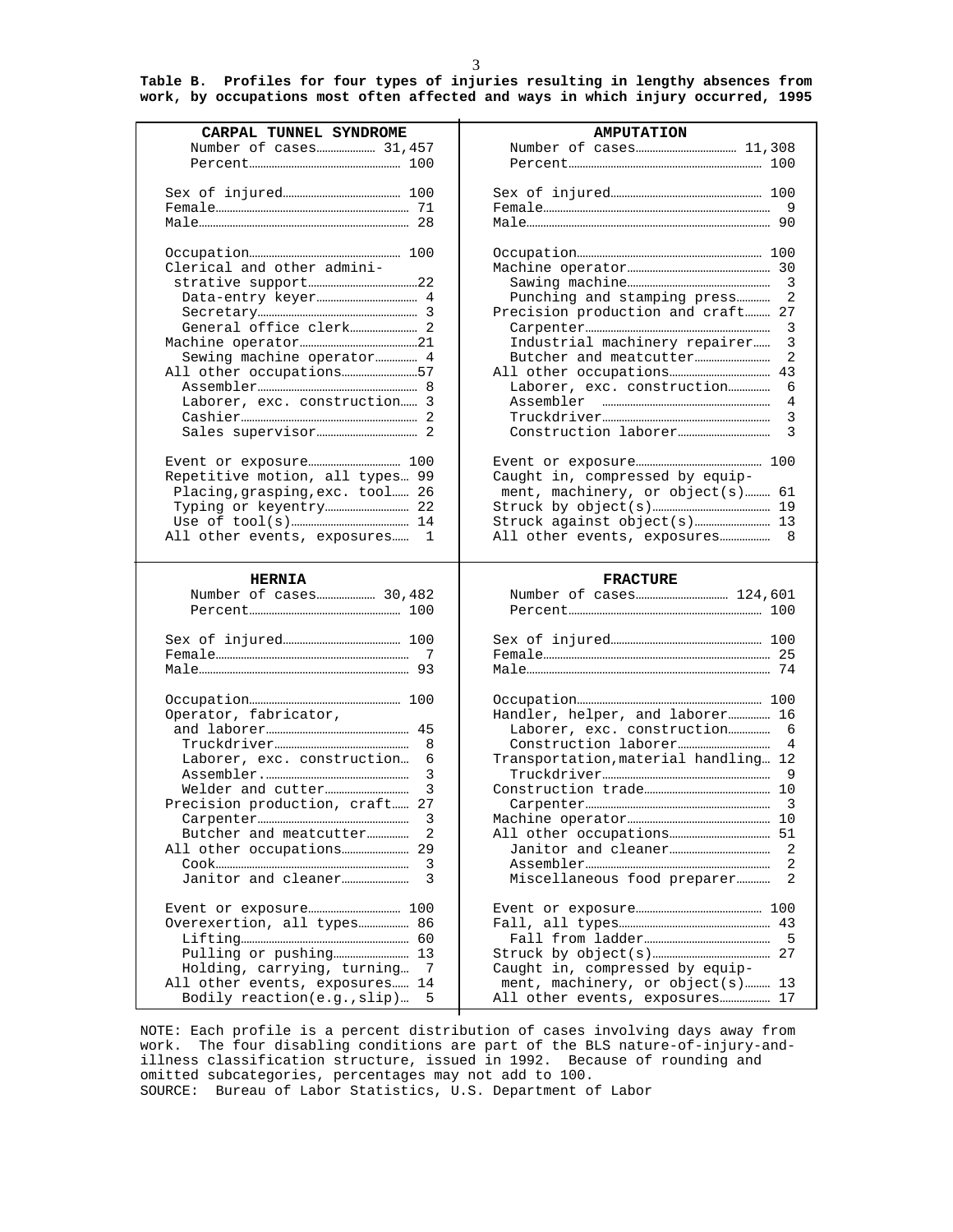In addition to profiling injuries requiring lengthy absences from work, the BLS survey identifies industries with high rates of lost-worktime injuries and illnesses and publishes information on the demographics of the workers affected and the characteristics of their injuries and illnesses. Nursing and personal care facilities, the industry profiled in table C, is one of the high-rate industries. In 1995, it had a lost-worktime rate of 595 injuries and illnesses of all types per 10,000 equivalent full-time workers, about the same rate reported for trucking services and ship and boat building and repairing but more than double the national rate of 250 per 10,000 workers. Nursing homes ranked first for overexertion with a rate of 320 lost-worktime cases per 10,000 workers, more than four times the 1995 national rate for overexertion of 69 cases per 10,000 workers (table 6).

 An estimated 82,000 lost-worktime injuries and illnesses occurred in private nursing and personal care facilities in 1995; those facilities employed slightly more than 1-1/2 million workers that year. About seven-eighths of the injured were women, primarily nurses and aides who staff most positions in nursing homes. By age, injured nursing home workers, like the injured in all private industry, were divided about evenly between those under 35 years and those ages 35 and over. But by the survey's measure of tenure, injured workers with less than a year of service with their employer when the incident occurred had a larger share of all lost-worktime injuries in nursing homes (45 percent) than their share for private industry as a whole (33 percent).

 Nursing aides, orderlies, and attendants accounted for a larger share of all lostworktime injuries and illnesses in nursing homes than their two-fifths share of the industry's employment total. (Occupational staffing patterns for nursing homes are based on data from the 1993 BLS survey of occupational employment in privately-operated facilities for nursing and personal care.) By contrast, licensed practical nurses and registered nurses face smaller risks of injury than do nursing aides. Occupational risk differences can reflect, to a large extent, differences in primary work duties. Nursing aides, for example, are responsible for much of the "bed and body work" often required in caring for the incapacitated in long-term care facilities.

 Overexertion, primarily while lifting and otherwise maneuvering patients/residents, accounted for about half of the lost-worktime cases in nursing homes; overexertion composed about a fourth of the private industry total. Most of these types of incidents in nursing homes resulted in disabling sprains and strains or nonspecified pain, often to the back. Other events and exposures leading to lost-worktime injuries in nursing home settings included falls to the same level, bodily reactions like bending and slipping, assaults and other violent acts, being struck by objects, and striking against objects. Nursing homes most commonly cited the patients themselves as the primary source of injury or illness to their staff; other documented sources included floors, furniture, containers, carts, and wheelchairs.

 Although nursing home workers face a relatively high risk of injury or illness, they typically return to work in 4 days, compared with the national median of 5 days. A fourth of the injuries in nursing homes, however, entailed 11 or more missed workdays. (See tables 7-10 for information on case duration for selected worker traits, occupation, case characteristic, and major industry grouping.)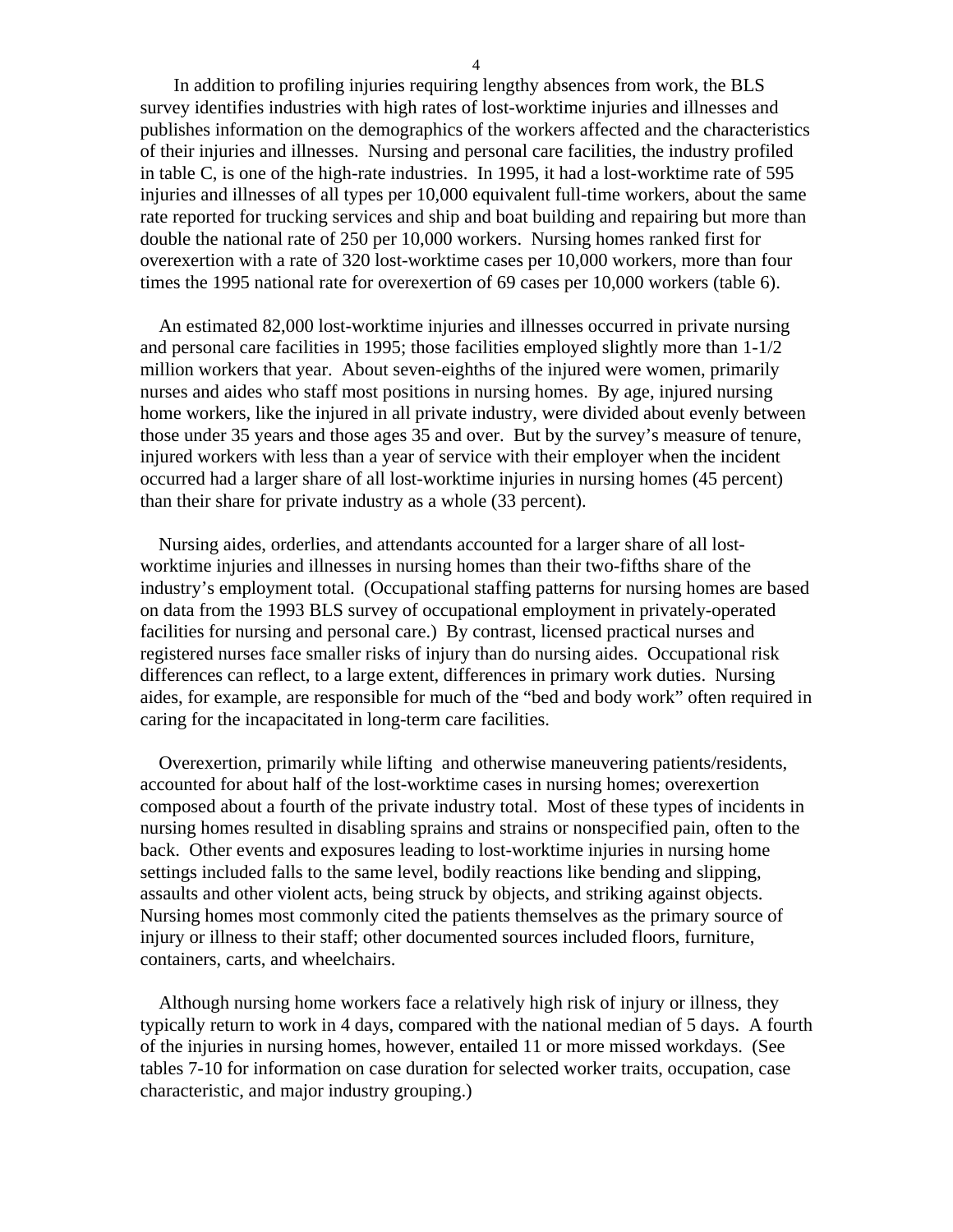**Table C. Percent distribution of lost-worktime injuries and illnesses<sup>1</sup> within private nursing and personal care facilities<sup>2</sup> , selected characteristics, 1995**

> **Total, nursing and personal care facilities** Number………… 82,441 Percent………… 100

### Sex of injured worker **Nature of injury**

| Percent |                               | 1 O O |
|---------|-------------------------------|-------|
| Female  |                               |       |
| Male    | Nonspecific soreness, pain 14 |       |

### Age of injured worker

|  | Event or exposure          |  |
|--|----------------------------|--|
|  |                            |  |
|  |                            |  |
|  | Overexertion, all types 54 |  |

### Length of service with employer at time of injury

|  | Bend, climb, reach, twist 3 |  |
|--|-----------------------------|--|
|  | Slip, trip (without fall) 3 |  |
|  |                             |  |
|  |                             |  |
|  |                             |  |
|  | Struck against object(s) 4  |  |

### **Occupation of injured worker**

| Nursing aide, orderly 68    |                             |
|-----------------------------|-----------------------------|
|                             | Floor, walkway, ground 12   |
| Health aide, exc. nursing 4 | Worker motion or position 8 |
|                             |                             |
|                             |                             |
|                             |                             |
|                             |                             |
|                             |                             |

|                       | Nonspecific soreness, pain 14 |  |
|-----------------------|-------------------------------|--|
|                       |                               |  |
| Age of injured worker |                               |  |
|                       |                               |  |
|                       |                               |  |

### Event or exposure

|                                    | Overexertion, all types 54     |
|------------------------------------|--------------------------------|
|                                    |                                |
| Length of service with employer    |                                |
| at time of injury                  |                                |
|                                    | Bodily reaction, all types 8   |
|                                    | Bend, climb, reach, twist 3    |
|                                    | Slip, trip (without fall) 3    |
|                                    |                                |
|                                    |                                |
| More than 5 years…………………………………… 15 |                                |
| Not reported……………………………………………… 10  | Struck against object(s) 4     |
|                                    | All other events, exposures 10 |

### **Source of injury**

|                             | Floor, walkway, ground 12   |  |
|-----------------------------|-----------------------------|--|
| Health aide, exc. nursing 4 | Worker motion or position 8 |  |
|                             |                             |  |
|                             |                             |  |
|                             |                             |  |
|                             |                             |  |
|                             |                             |  |
|                             |                             |  |

### **Workdays lost**

 $^1$ Each case involves day(s) away from work, with or without days of restricted work activity, excluding the day of the incident.

<sup>2</sup>Industry number 805 as defined in the Standard Industrial Classification Manual, 1987 Edition.

NOTE: Overall categories may include data for classifications not shown. Because of rounding and because of nonclassifiable responses, data may not sum to totals. SOURCE: Bureau of Labor Statistics, U.S. Department of Labor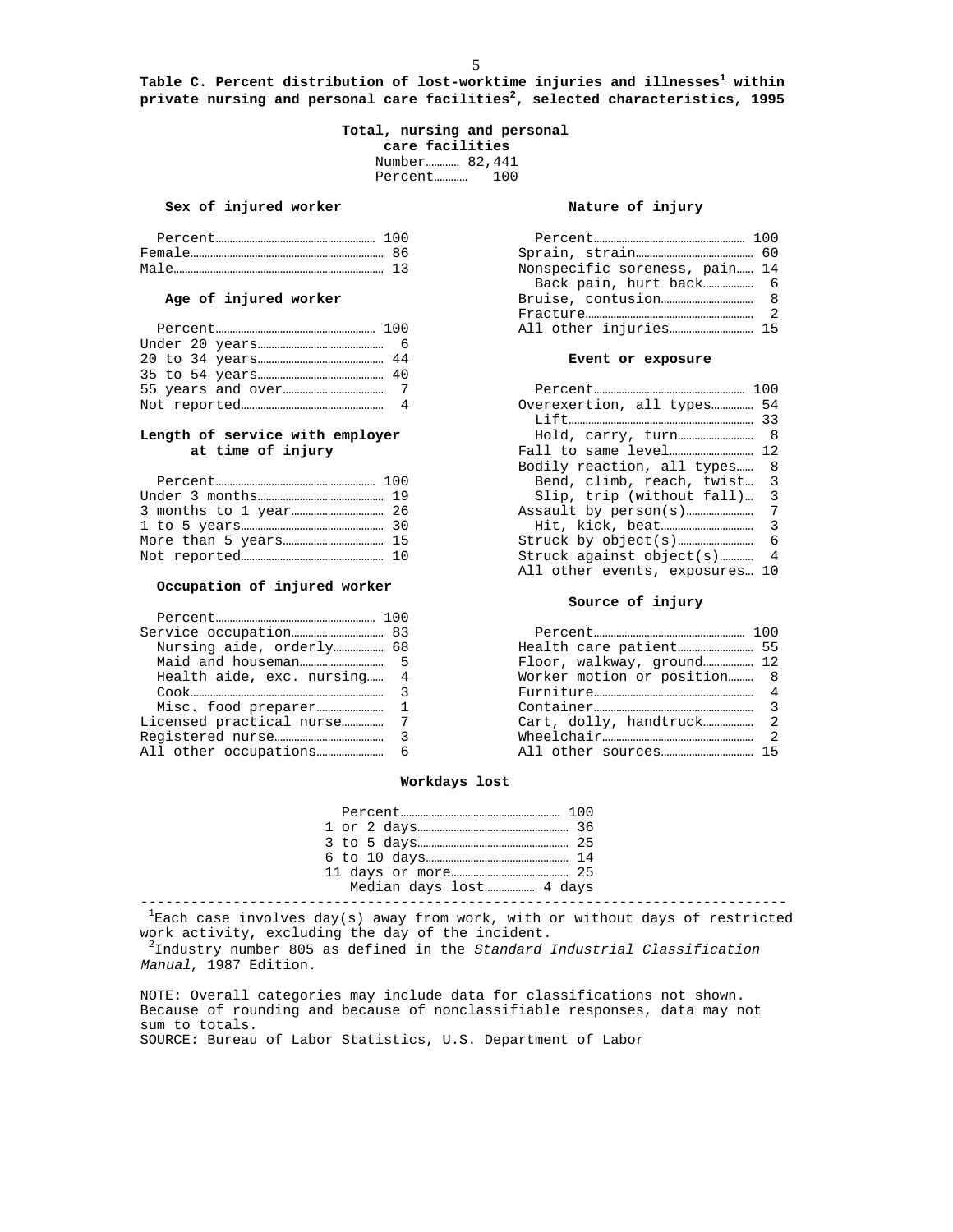| Event or                                     | Percent                     |                 | Cases per 10,000 workers |         |      |
|----------------------------------------------|-----------------------------|-----------------|--------------------------|---------|------|
| exposure <sup>1</sup>                        | distribution,<br>1995 cases |                 | 1992 1993                | 1994    | 1995 |
| Total                                        | 100                         | 305             | 286                      | 277     | 250  |
| Bodily reaction and exertion                 | 43                          | 135             | 128                      | 121     | 109  |
| Overexertion                                 | 2.7                         | 86              | 81                       | 76      | 69   |
| Bodily reaction, e.g., slip, twist.          | 10                          | 34              | 32                       | 30      | 26   |
| Repetitive motion                            | 4                           | 12 <sup>°</sup> | 12 <sup>°</sup>          | 12      | 10   |
| Contact with objects and equipment.          | 28                          | 83              | 78                       | 75      | 69   |
| Struck by object(s)                          | 13                          | 39              | 37                       | 36      | 33   |
| Struck against $object(s)$                   |                             | 22              | 21                       | 20      | 18   |
| Caught in or compressed by equip-            |                             |                 |                          |         |      |
| ment or $object(s)$                          | 5                           | 13              | 12.                      | 12.     | 12   |
| Fall                                         | 17                          | 49              | 47                       | 49      | 42   |
| Fall on same level $\dots\dots\dots\dots$    | 11                          | 31              | 31                       | 33      | 28   |
| Fall to lower level $\ldots, \ldots, \ldots$ | 5                           | 15              | 14                       | 14      | 13   |
| Exposure to harmful substance(s)             |                             |                 |                          |         |      |
|                                              | 5                           | 15              | 14                       | 14      | 13   |
| Transportation incident                      |                             | 9               | 9                        | $10 \,$ | 9    |
| Highway accident                             | 2                           | 5               | 5                        | 6       | 6    |
| Assault and violent act                      |                             | 4               | 3                        | 3       | 4    |
| Assault by $person(s)$                       |                             | ζ               | 3                        | ζ       | 3    |
|                                              |                             |                 |                          |         |      |

**Table D. The manner in which workers sustained injuries and illnesses resulting in days away from work, 1992-95**

 $1$ Total and broad event or exposure categories may include data for classifications in addition to those shown separately. NOTE: Because of rounding and because of classifications not shown, percentages may not add to 100. SOURCE: Bureau of Labor Statistics, U.S. Department of Labor

 For nursing homes and many other high-rate industries, rates of lost worktime injuries and illnesses have declined dramatically in recent years. For example, the rate in nursing homes for overexertion incidents resulting in days away from work--320 cases per 10,000 full-time workers in 1995--was a fifth lower than its corresponding 1992 rate, 397 per 10,000 workers. This mirrored the national decline for overexertion injuries from 1992 to 1995 (table D). Rates also improved between 1992 and 1995 for injuries involving worker contact with objects, machinery, and equipment and for various types of falls and slips. In addition, the rate of repetitive motion cases, such as those resulting in carpal tunnel syndrome, declined between 1994 and 1995. By contrast, rates did not improve over the same time span for certain other types of work-related incidents, such as highway accidents and assaults. Very different trends, in fact, were noted among industries having high rates of assaults and other violent acts. With the national rate remaining at about 3 assaults by person(s) per 10,000 workers, the assault rate in nursing homes declined from 48 per 10,000 in 1992 to 40 per 10,000 in 1995, while the corresponding rate in the residential care industry, which includes, for example, halfway houses and homeless centers, rose from 41 to 58 per 10,000 workers.

# Technical note

 The Bureau of Labor Statistics has reported annually on the number of days-awayfrom-work injuries and illnesses in private industry and the rate of such incidents since the early 1970s. The 1995 national survey marks the fourth year that BLS has collected additional detailed information on such cases in the form of worker and case characteristics data, including workdays lost, summarized in this release. (Counts and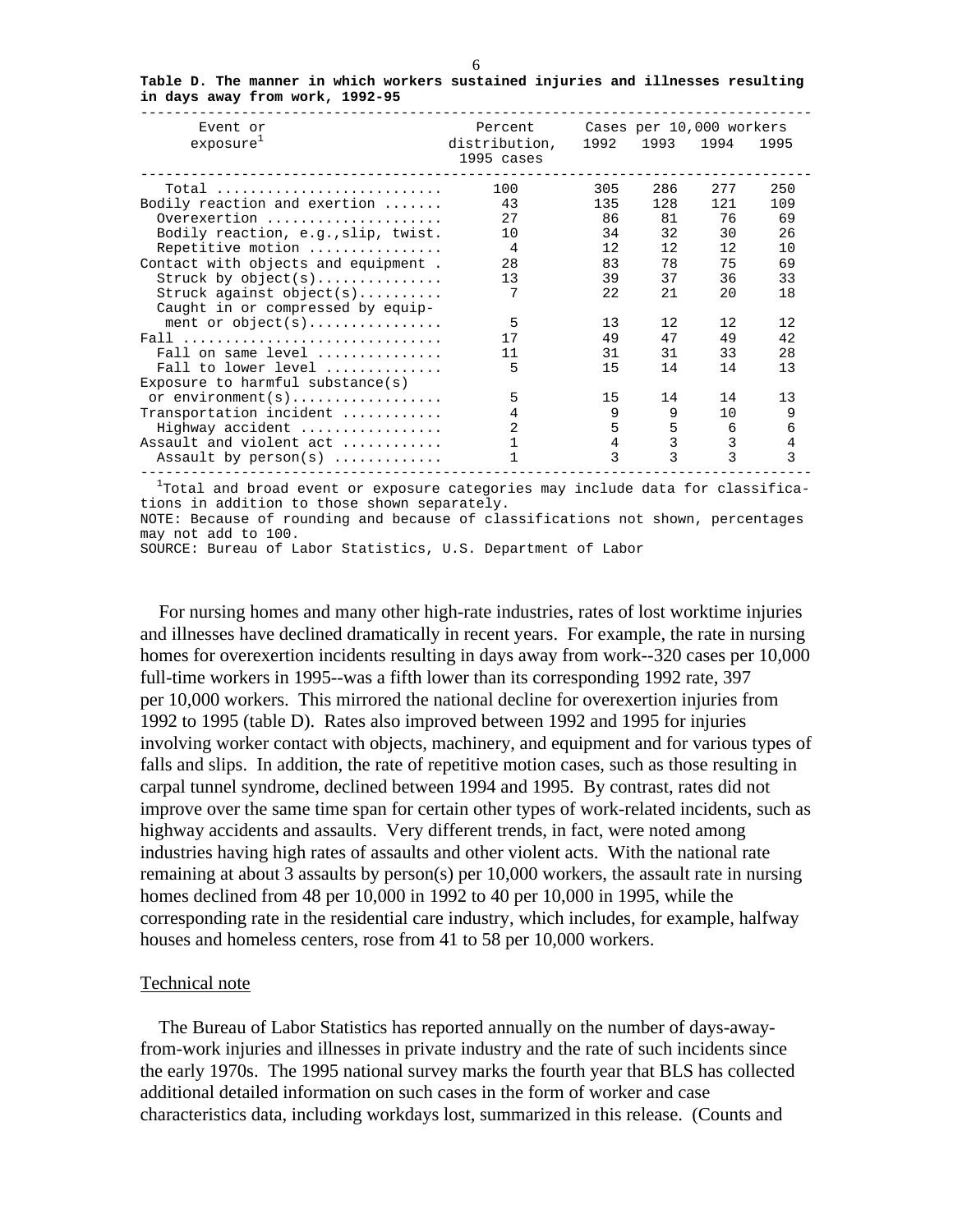rates for cases without lost workdays and related measures also date back to the early 1970s. Because of limited resources, additional detail on less serious cases such as these has not been collected.)

 The number and frequency (incidence rates) of these cases are based on logs and other records kept by private industry employers throughout the year. These records reflect not only the year's injury and illness experience but also the employer's understanding of which cases are work related under current recordkeeping guidelines of the U.S. Department of Labor. The number of injuries and illnesses reported in a given year also can be influenced by changes in the level of economic activity, working conditions and work practices, worker experience and training, and the number of hours worked.

 The survey continues to measure the number of new work-related illness cases which are recognized, diagnosed, and reported each year. In 1995, 106,600 of the 2 million cases with days away from work were classified as illnesses. Some conditions, e.g., longterm latent illnesses caused by exposure to carcinogens, often are difficult to relate to the workplace and are not adequately recognized and reported. These long-term latent illnesses are believed to be understated in the survey. In contrast, the overwhelming majority of the reported new illnesses are those which are easier to directly relate to workplace activity (e.g., contact dermatitis or carpal tunnel syndrome).

 The Survey of Occupational Injuries and Illnesses is a Federal/State program (50/50 funded) in which employer reports are collected from about 250,000 private industry establishments and processed by state agencies cooperating with the Bureau of Labor Statistics. Occupational injury and illness data for coal, metal, and nonmetal mining and for railroad activities were provided by the Department of Labor's Mine Safety and Health Administration and the Department of Transportation's Federal Railroad Administration. The survey excludes all fatalities at work and work-related nonfatal injuries and illnesses to the self employed; workers on farms with fewer than 11 employees; private household workers; and employees in federal, state, and local government agencies.

 The survey estimates of the characteristics of cases with days away from work are based on a scientifically selected probability sample, rather than a census of the entire population. Two levels of sampling were used. First, establishments were selected to represent themselves and, in many instances, other establishments of like industry and workforce size that were not selected that survey year. Then, sampled establishments projected to have large numbers of days-away-from-work cases were instructed before the survey began on how to sample those cases to minimize the burden of their response; an establishment expected to have 20 or fewer cases, however, was instructed to report on each case, regardless of the actual number it logged for 1995.

 The sample used was one of many possible samples, each of which could have produced different estimates. The variation in the sample across all possible samples that could have been drawn is measured by the standard error. For example, the 82,441 nursing home cases with days away from work has an estimated relative standard error of 0.74 percent, or about 600 cases. Such errors have been calculated for each estimate and are available upon request.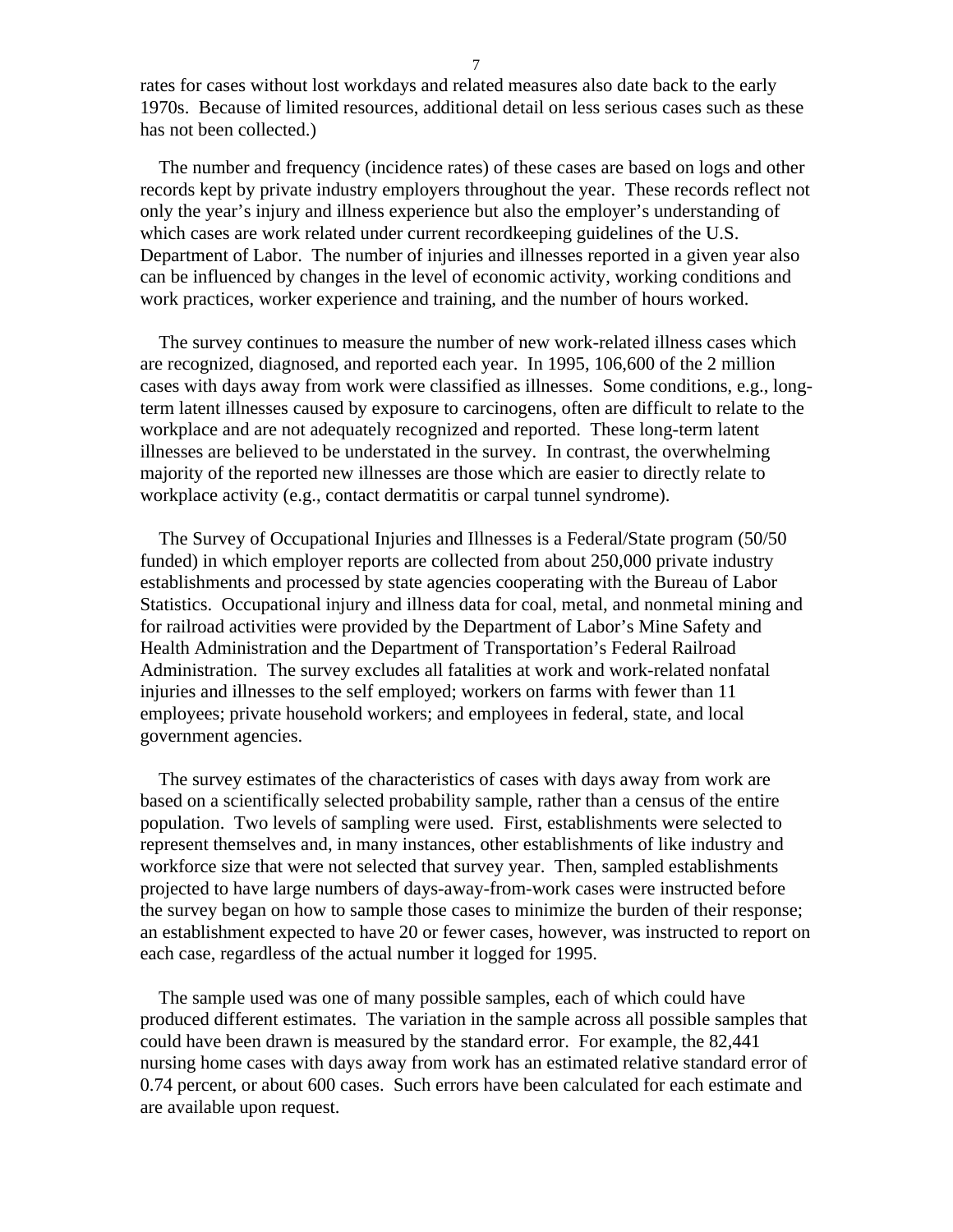The data also are subject to nonsampling error. The inability to obtain detailed information about all cases in the sample, mistakes in recording or coding the data, and definitional difficulties are general examples of nonsampling error in the survey. Although not measured, nonsampling errors will always occur when statistics are gathered. However, BLS has implemented quality assurance procedures to reduce nonsampling error in the survey, including a rigorous training program for State coders and a continuing effort to encourage survey participants to respond fully and accurately to all survey elements.

 Beginning with the 1995 survey, modifications were made in the methodology used to adjust for survey nonresponse and data outliers and to benchmark the survey results. These changes were found to have minimal impact on the survey estimates.

 The four case characteristics used to describe lost worktime injury and illness are based on definitions and rules of selection stipulated in the 1992 BLS Occupational Injury and Illness Classification System. The occupation of the injured or ill worker is based on the 1990 Occupational Classification System developed by the Bureau of the Census. Industrial classification of establishments is based on the 1987 edition of the Standard Industrial Classification Manual.

## Census of Fatal Occupational Injuries

 As part of its current safety and health statistical system, BLS publishes complete counts and characteristics of fatal work injuries. The latest information for 1995 was released in August 1996. For 1995, the BLS census counted about 6,210 fatal work injuries, of which about 4,250 were private wage and salary workers, nearly 800 worked in government, and virtually all the rest were self-employed individuals. Highway incidents and homicides together accounted for over a third of the fatality total.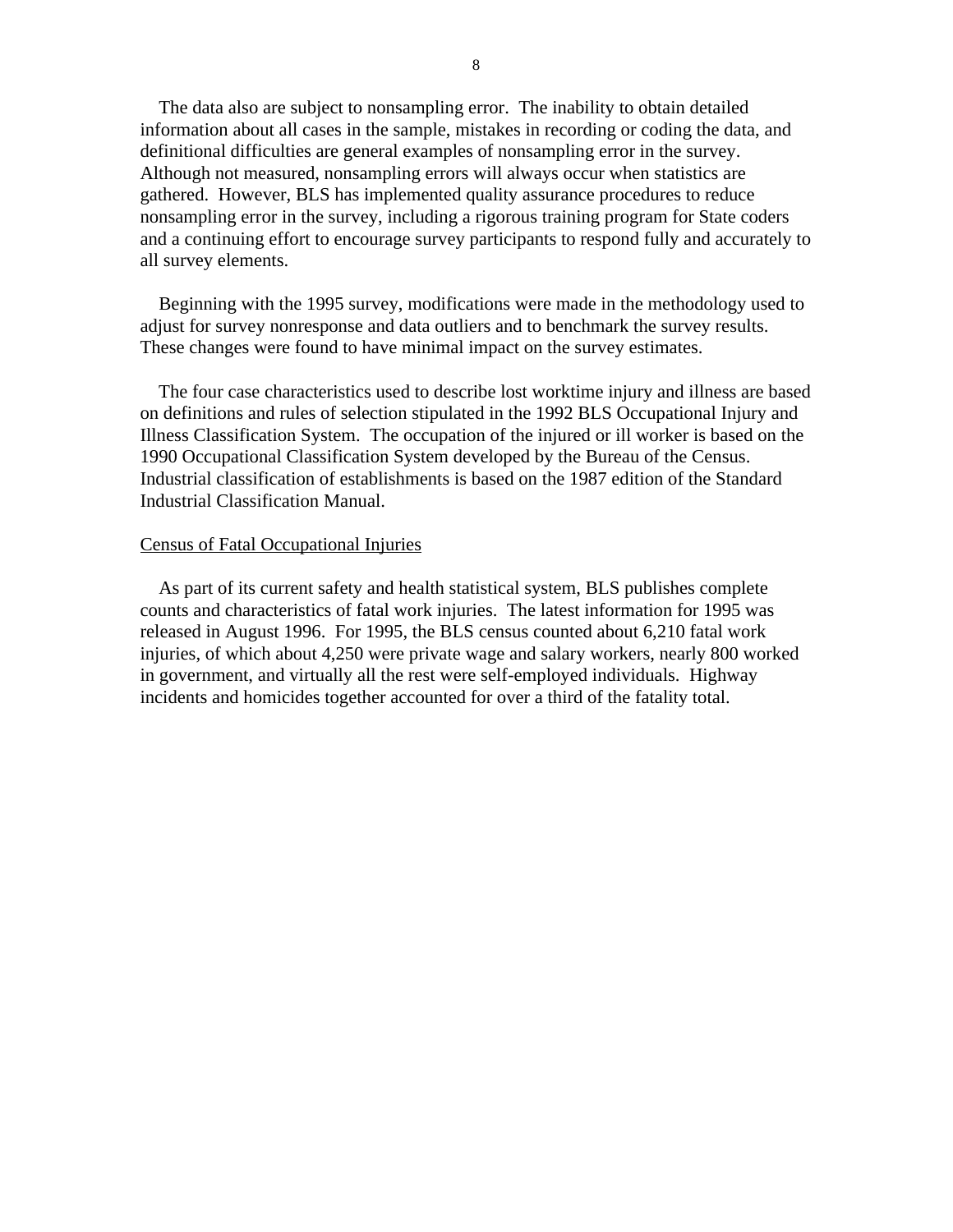| $\begin{array}{c}\n\alpha \leftarrow \alpha \cap C \\ \alpha \leftarrow \alpha \cap C \\ \alpha \cup C \\ \alpha \cup C \\ \alpha \cup C \\ \alpha \cup C\n\end{array}$<br>Retail trade<br>8<br>2006<br>2017<br>2017<br>196.5<br>157.2<br>ه به به<br>که به<br>که به<br>83.5<br>27.6<br>$29.5$<br>$5.3$<br>355.7<br>$\frac{102.4}{73.6}$<br>12.9<br>111.3<br>10.23<br>10.23<br>10.25<br>1.2<br>108.6<br>$45.1$<br>2016<br>4.5<br>Wholesale<br>$\begin{array}{c} 23.76 \\ 25.76 \\ 26.77 \\ 27.76 \\ 28.77 \\ 29.77 \\ 29.79 \\ 20.79 \\ 21.79 \\ 22.79 \\ 23.79 \\ 24.79 \\ 25.79 \\ 26.79 \\ 27.79 \\ 28.79 \\ 29.79 \\ 29.79 \\ 29.79 \\ 29.79 \\ 29.79 \\ 29.79 \\ 29.79 \\ 29.79 \\ 29.79 \\ 29.79 \\ 29.79 \\ 29.79 \\ 29.79 \\ 29.79 \\ 29$<br>8<br>8 10 10 10 10<br>8 10 10 10 11<br>159.9<br>138.3<br>20.6<br>トーさんさんはトーム<br>トーさんさんはトーム<br>19.9<br>105.9<br>37.7<br>trade<br>8<br>8 9 9 9 9 9<br>8 9 9 9 9<br>4 6 6 6 4 5<br>4 6 9 4 7 6 7<br>4 9 9 9 7 6 8<br>5<br>3 3 3 4<br>5 4 5 7<br>924<br>924<br>924<br>222.9<br>177.3<br>Ņ<br>28.4<br>143.3<br>86.0<br>4<br>tation and<br>utilities <sup>3</sup><br>public<br>Manufactur-<br>146.6<br>8<br>8 8 8 9 9 7<br>8 9 9 9 9 9<br>293.5<br>49.7<br>48.7<br>29.95<br>2.0<br>126.0<br>527.5<br>$-5.3$<br>$-3.3$<br>႕ ၀<br>၀ စ္တ က<br>၀ စ<br>391.7<br>132.6<br>158.7<br>ing<br>Construction<br>190.6<br>raona<br>စိုက်ပါ<br>raona<br>525<br>1975<br>1979.99<br>440904<br>450954<br>$25.3$<br>$29.5$<br>$29.7$<br>$29.2$<br>$20.2$<br><br><br><br><br><br><br><br><br><br><br><br><br><br><br><br><br><br><br><br><br><br><br><br><br><br><br>185.7<br>5.0<br>23.7<br>4837687<br>8 8 9 9 8 9<br>2 8 9 8 9 8<br>19.8<br>19.3<br>စ္ပ ၀<br>၀ ၀<br>ت<br>ب<br>ب<br>न न न<br>5.2<br>12.3<br>Mining <sup>3</sup><br>I<br>$\mathbf{I}$<br>T<br>-1<br>22122422222<br>5 2 5 9<br>7 9 5 1<br>$-89 - 0$<br>$-448044$<br>10783<br>10783<br>$\vec{r}$<br>34.4<br>7.4<br>5.6<br>42.1<br>forestry,<br>fishing <sup>2</sup><br>and<br>9<br>83<br>9<br>265.5<br>319.0<br>131.3<br>110.5<br>299.8<br>362.6<br>50.6<br>341.8<br>207.8<br>28.6<br>8.6<br>2,040.9<br>667.2<br>628.3<br>538.8<br>18.9<br>859.3<br>539.6<br>196.8<br>191.7<br>545.2<br>1,355.1<br>277.7<br>402.1<br>613.7<br>1,070.1<br>industry <sup>2</sup><br>Managerial and professional specialty<br>Technical, sales, and administrative support<br>Precision production, craft, and repair<br>Operators, fabricators, and laborers<br>Characteristic<br>Length of service with employer:<br>Asian or Pacific Islander<br>1 to 5 years<br>Not reported<br>Race or ethnic origin: |         |              | Goods-producing |           | Service-producing |                                              |                                                                                  |
|---------------------------------------------------------------------------------------------------------------------------------------------------------------------------------------------------------------------------------------------------------------------------------------------------------------------------------------------------------------------------------------------------------------------------------------------------------------------------------------------------------------------------------------------------------------------------------------------------------------------------------------------------------------------------------------------------------------------------------------------------------------------------------------------------------------------------------------------------------------------------------------------------------------------------------------------------------------------------------------------------------------------------------------------------------------------------------------------------------------------------------------------------------------------------------------------------------------------------------------------------------------------------------------------------------------------------------------------------------------------------------------------------------------------------------------------------------------------------------------------------------------------------------------------------------------------------------------------------------------------------------------------------------------------------------------------------------------------------------------------------------------------------------------------------------------------------------------------------------------------------------------------------------------------------------------------------------------------------------------------------------------------------------------------------------------------------------------------------------------------------------------------------------------------------------------------------------------------------------------------------------------------------------------------------------------------------------------------------------------------------------------------------------------------------------------------------------------------------------------------------------------------------------------------------------------------------------|---------|--------------|-----------------|-----------|-------------------|----------------------------------------------|----------------------------------------------------------------------------------|
|                                                                                                                                                                                                                                                                                                                                                                                                                                                                                                                                                                                                                                                                                                                                                                                                                                                                                                                                                                                                                                                                                                                                                                                                                                                                                                                                                                                                                                                                                                                                                                                                                                                                                                                                                                                                                                                                                                                                                                                                                                                                                                                                                                                                                                                                                                                                                                                                                                                                                                                                                                                 | Private | Agriculture, |                 | Transpor- |                   | insurance,<br>Finance,<br>and real<br>estate | Services                                                                         |
|                                                                                                                                                                                                                                                                                                                                                                                                                                                                                                                                                                                                                                                                                                                                                                                                                                                                                                                                                                                                                                                                                                                                                                                                                                                                                                                                                                                                                                                                                                                                                                                                                                                                                                                                                                                                                                                                                                                                                                                                                                                                                                                                                                                                                                                                                                                                                                                                                                                                                                                                                                                 |         |              |                 |           |                   | 47.2                                         | 475.3                                                                            |
|                                                                                                                                                                                                                                                                                                                                                                                                                                                                                                                                                                                                                                                                                                                                                                                                                                                                                                                                                                                                                                                                                                                                                                                                                                                                                                                                                                                                                                                                                                                                                                                                                                                                                                                                                                                                                                                                                                                                                                                                                                                                                                                                                                                                                                                                                                                                                                                                                                                                                                                                                                                 |         |              |                 |           |                   | 23.8<br>23.8                                 | 188.3<br>283.9                                                                   |
|                                                                                                                                                                                                                                                                                                                                                                                                                                                                                                                                                                                                                                                                                                                                                                                                                                                                                                                                                                                                                                                                                                                                                                                                                                                                                                                                                                                                                                                                                                                                                                                                                                                                                                                                                                                                                                                                                                                                                                                                                                                                                                                                                                                                                                                                                                                                                                                                                                                                                                                                                                                 |         |              |                 |           |                   |                                              |                                                                                  |
|                                                                                                                                                                                                                                                                                                                                                                                                                                                                                                                                                                                                                                                                                                                                                                                                                                                                                                                                                                                                                                                                                                                                                                                                                                                                                                                                                                                                                                                                                                                                                                                                                                                                                                                                                                                                                                                                                                                                                                                                                                                                                                                                                                                                                                                                                                                                                                                                                                                                                                                                                                                 |         |              |                 |           |                   |                                              | 2 16 15<br>2 16 17                                                               |
|                                                                                                                                                                                                                                                                                                                                                                                                                                                                                                                                                                                                                                                                                                                                                                                                                                                                                                                                                                                                                                                                                                                                                                                                                                                                                                                                                                                                                                                                                                                                                                                                                                                                                                                                                                                                                                                                                                                                                                                                                                                                                                                                                                                                                                                                                                                                                                                                                                                                                                                                                                                 |         |              |                 |           |                   |                                              |                                                                                  |
|                                                                                                                                                                                                                                                                                                                                                                                                                                                                                                                                                                                                                                                                                                                                                                                                                                                                                                                                                                                                                                                                                                                                                                                                                                                                                                                                                                                                                                                                                                                                                                                                                                                                                                                                                                                                                                                                                                                                                                                                                                                                                                                                                                                                                                                                                                                                                                                                                                                                                                                                                                                 |         |              |                 |           |                   |                                              | 4 5 1 2 3<br>0 6 0 0 4<br>0 6 0 0 4                                              |
|                                                                                                                                                                                                                                                                                                                                                                                                                                                                                                                                                                                                                                                                                                                                                                                                                                                                                                                                                                                                                                                                                                                                                                                                                                                                                                                                                                                                                                                                                                                                                                                                                                                                                                                                                                                                                                                                                                                                                                                                                                                                                                                                                                                                                                                                                                                                                                                                                                                                                                                                                                                 |         |              |                 |           |                   |                                              |                                                                                  |
|                                                                                                                                                                                                                                                                                                                                                                                                                                                                                                                                                                                                                                                                                                                                                                                                                                                                                                                                                                                                                                                                                                                                                                                                                                                                                                                                                                                                                                                                                                                                                                                                                                                                                                                                                                                                                                                                                                                                                                                                                                                                                                                                                                                                                                                                                                                                                                                                                                                                                                                                                                                 |         |              |                 |           |                   | 69259779                                     | 72.0<br>75.7                                                                     |
|                                                                                                                                                                                                                                                                                                                                                                                                                                                                                                                                                                                                                                                                                                                                                                                                                                                                                                                                                                                                                                                                                                                                                                                                                                                                                                                                                                                                                                                                                                                                                                                                                                                                                                                                                                                                                                                                                                                                                                                                                                                                                                                                                                                                                                                                                                                                                                                                                                                                                                                                                                                 |         |              |                 |           |                   |                                              |                                                                                  |
|                                                                                                                                                                                                                                                                                                                                                                                                                                                                                                                                                                                                                                                                                                                                                                                                                                                                                                                                                                                                                                                                                                                                                                                                                                                                                                                                                                                                                                                                                                                                                                                                                                                                                                                                                                                                                                                                                                                                                                                                                                                                                                                                                                                                                                                                                                                                                                                                                                                                                                                                                                                 |         |              |                 |           |                   |                                              |                                                                                  |
|                                                                                                                                                                                                                                                                                                                                                                                                                                                                                                                                                                                                                                                                                                                                                                                                                                                                                                                                                                                                                                                                                                                                                                                                                                                                                                                                                                                                                                                                                                                                                                                                                                                                                                                                                                                                                                                                                                                                                                                                                                                                                                                                                                                                                                                                                                                                                                                                                                                                                                                                                                                 |         |              |                 |           |                   |                                              |                                                                                  |
|                                                                                                                                                                                                                                                                                                                                                                                                                                                                                                                                                                                                                                                                                                                                                                                                                                                                                                                                                                                                                                                                                                                                                                                                                                                                                                                                                                                                                                                                                                                                                                                                                                                                                                                                                                                                                                                                                                                                                                                                                                                                                                                                                                                                                                                                                                                                                                                                                                                                                                                                                                                 |         |              |                 |           |                   |                                              | 895148<br>896548                                                                 |
|                                                                                                                                                                                                                                                                                                                                                                                                                                                                                                                                                                                                                                                                                                                                                                                                                                                                                                                                                                                                                                                                                                                                                                                                                                                                                                                                                                                                                                                                                                                                                                                                                                                                                                                                                                                                                                                                                                                                                                                                                                                                                                                                                                                                                                                                                                                                                                                                                                                                                                                                                                                 |         |              |                 |           |                   |                                              |                                                                                  |
|                                                                                                                                                                                                                                                                                                                                                                                                                                                                                                                                                                                                                                                                                                                                                                                                                                                                                                                                                                                                                                                                                                                                                                                                                                                                                                                                                                                                                                                                                                                                                                                                                                                                                                                                                                                                                                                                                                                                                                                                                                                                                                                                                                                                                                                                                                                                                                                                                                                                                                                                                                                 |         |              |                 |           |                   | 8<br>4447<br>644076                          | $24 + 8$<br>$64 + 8$<br>$64 - 8$<br>$64 - 8$<br>$64 - 8$<br>$64 - 8$<br>$64 - 8$ |
|                                                                                                                                                                                                                                                                                                                                                                                                                                                                                                                                                                                                                                                                                                                                                                                                                                                                                                                                                                                                                                                                                                                                                                                                                                                                                                                                                                                                                                                                                                                                                                                                                                                                                                                                                                                                                                                                                                                                                                                                                                                                                                                                                                                                                                                                                                                                                                                                                                                                                                                                                                                 |         |              |                 |           |                   |                                              |                                                                                  |

1 Days-away-from-work cases include those which result in days away from work with or Days-away-from-work cases include those which result in days away from work with or without restricted work activity.

without restricted work activity.<br><sup>2</sup> Excludes farms with fewer than 11 employees.<br><sup>3</sup> Data conforming to OSHA definitions for mining operators in coal, metal, and nonmetal mining and for employers in railroad transportation are provided to BLS by the Mine Safety and Health Administration, U.S. Department of Labor; and by the Federal Railroad Administration, U.S. Department of Transportation. Independent mining contractors are excluded from the coal, metal, and nonmetal industries.

NOTE: Dashes indicate no data or data not meeting publication guidelines. Because of<br>rounding and nonclassifiable responses, data may not sum to the totals. NOTE: Dashes indicate no data or data not meeting publication guidelines. Because of

4 Information is not shown separately in this release for injured workers under age 14; they Information is not shown separately in this release for injured workers under age 14; they

accounted for fewer than 50 cases.

accounted for fewer than 50 cases.

SOURCE: Bureau of Labor Statistics, U.S. Department of Labor SOURCE: Bureau of Labor Statistics, U.S. Department of Labor

rounding and nonclassifiable responses, data may not sum to the totals.

Table 1. Number of nonfatal occupational injuries and illnesses involving days away from work' by selected worker characteristics and industry division, 1995 **Table 1. Number of nonfatal occupational injuries and illnesses involving days away from work**1 **by selected worker characteristics and industry division, 1995**

(Numbers in thousands) (Numbers in thousands)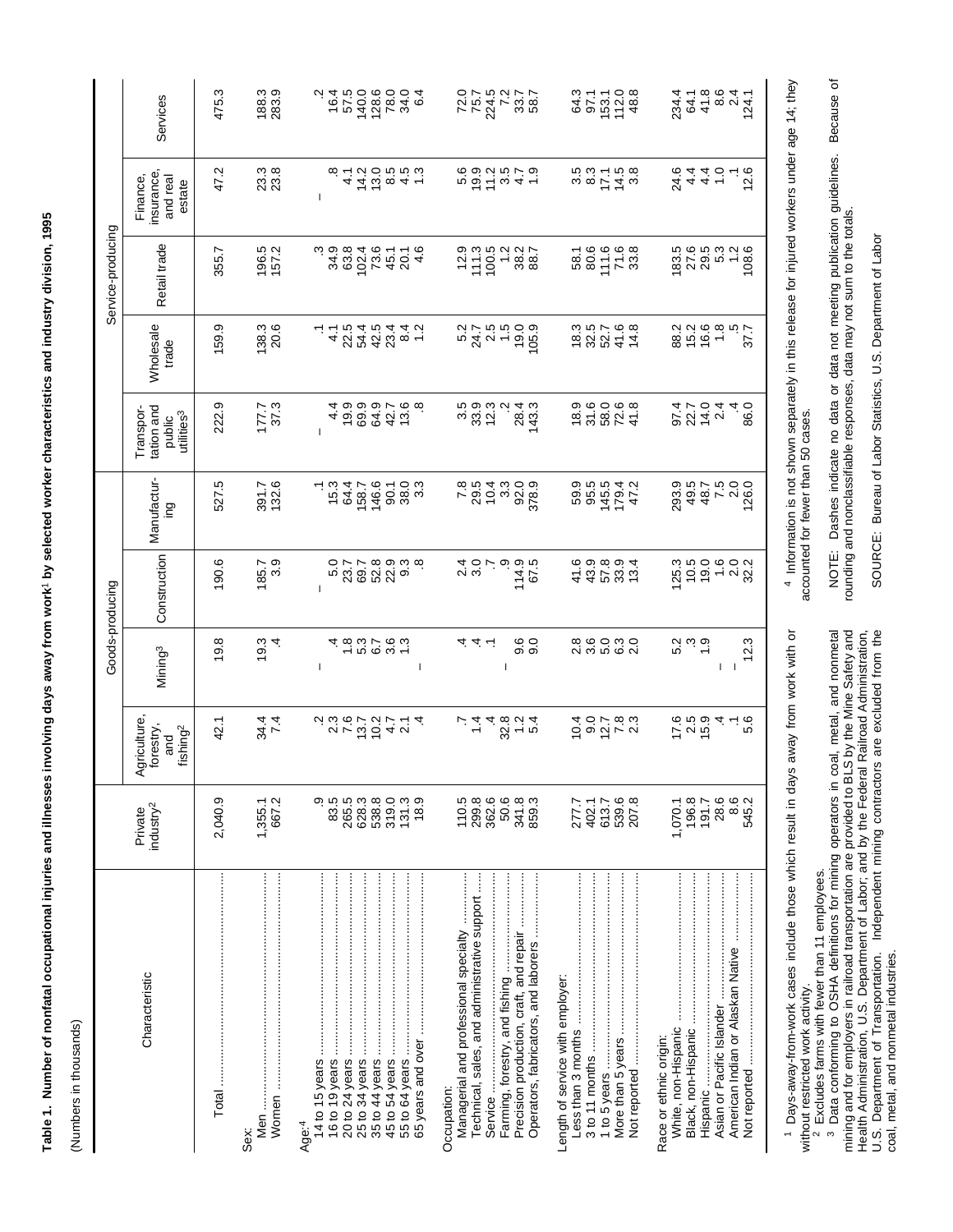| ֧֧֢ׅ֧֧֧֧֧֧֧֧֧֚֚֚֚֚֚֚֚֚֚֚֚֚֚֚֚֚֚֚֚֡֝֓֝֬֝֓֝֬֓֝֬֓֬֜ |                                                                                                                                                                                            |  |
|--------------------------------------------------|--------------------------------------------------------------------------------------------------------------------------------------------------------------------------------------------|--|
|                                                  |                                                                                                                                                                                            |  |
|                                                  |                                                                                                                                                                                            |  |
|                                                  |                                                                                                                                                                                            |  |
|                                                  |                                                                                                                                                                                            |  |
|                                                  |                                                                                                                                                                                            |  |
|                                                  |                                                                                                                                                                                            |  |
|                                                  | ١                                                                                                                                                                                          |  |
|                                                  |                                                                                                                                                                                            |  |
|                                                  |                                                                                                                                                                                            |  |
|                                                  |                                                                                                                                                                                            |  |
|                                                  |                                                                                                                                                                                            |  |
|                                                  |                                                                                                                                                                                            |  |
|                                                  |                                                                                                                                                                                            |  |
|                                                  | $\ddot{\phantom{a}}$                                                                                                                                                                       |  |
|                                                  |                                                                                                                                                                                            |  |
|                                                  |                                                                                                                                                                                            |  |
|                                                  |                                                                                                                                                                                            |  |
|                                                  |                                                                                                                                                                                            |  |
|                                                  | ֧֖֖֖֧ׅ֧֪֪֪ׅ֦֧֪ׅ֪֧֪ׅ֪ׅ֪֧֪ׅ֧֪ׅ֧֪ׅ֧֧֪ׅ֧֧֚֚֚֚֚֚֚֚֚֚֚֚֚֚֚֚֚֚֚֚֚֚֚֚֚֚֚֚֚֝֝֝֓֞֝֓֝֬֓֬֝֬֝֬֓֬֝֬֓֬֝֬֝֬֝֬֝֬<br>֦֖֖֖֖֖֖֧֖ׅׅ֖֧֖֧֪ׅ֪֧֧֪֧֪֧֪֧֧֧֚֚֚֚֚֚֚֚֚֚֚֚֚֚֚֚֚֚֚֚֚֝֓֝֝֝֬֓֝֓֞֬֝֓֬֓֬֝֓֬֝֓֬֝֬֝֬֝֬֝֬֝֬֝֬֝֬֝֬ |  |
|                                                  |                                                                                                                                                                                            |  |
|                                                  |                                                                                                                                                                                            |  |
|                                                  |                                                                                                                                                                                            |  |
| i                                                |                                                                                                                                                                                            |  |
|                                                  |                                                                                                                                                                                            |  |
|                                                  |                                                                                                                                                                                            |  |
|                                                  | <b>See in line</b>                                                                                                                                                                         |  |
|                                                  |                                                                                                                                                                                            |  |
|                                                  |                                                                                                                                                                                            |  |
|                                                  |                                                                                                                                                                                            |  |
|                                                  |                                                                                                                                                                                            |  |
|                                                  |                                                                                                                                                                                            |  |
|                                                  |                                                                                                                                                                                            |  |
|                                                  |                                                                                                                                                                                            |  |
|                                                  | ֚֚֡                                                                                                                                                                                        |  |
|                                                  |                                                                                                                                                                                            |  |
| I                                                |                                                                                                                                                                                            |  |
|                                                  |                                                                                                                                                                                            |  |
| I                                                |                                                                                                                                                                                            |  |

95

|                                                                                                                                                            |                                                      |                                                               |                                                                                                                                                                                                                                | Goods-producing                    |                               |                                                             |                           | Service-producing          |                                              |                      |
|------------------------------------------------------------------------------------------------------------------------------------------------------------|------------------------------------------------------|---------------------------------------------------------------|--------------------------------------------------------------------------------------------------------------------------------------------------------------------------------------------------------------------------------|------------------------------------|-------------------------------|-------------------------------------------------------------|---------------------------|----------------------------|----------------------------------------------|----------------------|
|                                                                                                                                                            | industry <sup>2</sup><br>Private                     | <b>griculture</b><br>forestry,<br>fishing <sup>2</sup><br>and | Mining <sup>3</sup>                                                                                                                                                                                                            | Construction                       | Manufactur-<br>Ωui            | tation and<br>Transpor-<br>utilities <sup>3</sup><br>public | <b>Wholesale</b><br>trade | Retail trade               | insurance,<br>Finance,<br>and real<br>estate | Services             |
| Total [2,040,900 cases]                                                                                                                                    | 100.0                                                | 100.0                                                         | 100.0                                                                                                                                                                                                                          | 100.0                              | 100.0                         | 100.0                                                       | 0.001                     | 100.0                      | 100.0                                        | 100.0                |
| Sex:                                                                                                                                                       | 66.4<br>32.7                                         | 81.5                                                          | $97.5$<br>1.8                                                                                                                                                                                                                  | 97.5<br>2.0                        | 74.3<br>25.1                  | 79.7<br>16.7                                                | 86.5<br>12.9              | 55.3<br>44.2               | $49.3$<br>50.3                               | 39.7                 |
| Age:4                                                                                                                                                      | 13.0<br>30.8<br>26.4<br>15.6<br>တ<br>4.1<br>6.4<br>L | $4.470877700$<br>$2.6877700$                                  | $1, 2, 3, 4, 6, 6, 7, 8, 6, 6, 7, 8, 6, 6, 7, 8, 6, 6, 7, 8, 6, 6, 7, 8, 6, 6, 7, 8, 6, 6, 7, 8, 6, 6, 7, 8, 6, 6, 7, 8, 6, 7, 8, 6, 7, 8, 6, 7, 8, 6, 7, 8, 6, 7, 8, 6, 7, 8, 6, 7, 8, 6, 7, 8, 6, 7, 8, 6, 7, 8, 6, 7, 8, 6$ |                                    | - 223277<br>- 232777          |                                                             | cococcion<br>- cococcion  | - 808016631<br>- 8080166   | $1 - 8997799$<br>$-8997799$                  |                      |
| Managerial and professional specialty<br>Technical, sales, and administrative support<br>Precision production, craft, and repair<br>Service<br>Occupation: | $7.8$<br>2.5<br>16.7<br>547<br>44<br>42.1            | $5.8088$<br>$5.8088$                                          | $\frac{1}{2}$ o $\frac{1}{2}$ o $\frac{1}{2}$<br>48.5<br>45.6<br>$\mathbf{I}$                                                                                                                                                  |                                    | $1.800048$<br>1.0004.00       | $-0.05$<br>$-0.05$<br>- 23<br>- 23                          | 250933<br>250933          | sa sa ca<br>ca ca ca       | 1422 104<br>2522 104                         | 15021514<br>15021514 |
| Length of service with employer:                                                                                                                           | $13.6$<br>$19.7$<br>30.1<br>26.4<br>10.2             | 21<br>212866<br>2286                                          | 1<br>1<br>1<br>1<br>1<br>1<br>2<br>2<br>2<br>2<br>2<br>2<br>2<br>2<br>2<br>2<br>2<br>2<br>2<br>1<br>2<br>2<br>2<br>2<br>2<br>2<br>2<br>2<br>2<br>2<br>2<br>2<br>2<br>2<br>                                                     | 223877<br>23877                    | $7.488$<br>$7.488$            | 822067<br>82826                                             | 5<br>200903<br>2009       | 107416<br>107509           | 158851<br>158851                             | 5<br>20220<br>20220  |
| White, non-Hispanic<br>Race or ethnic origin:                                                                                                              | $0, 4, 4$<br>$0, 4, 4$<br>52.4<br>4<br>26.7          | $41.8$<br>$5.7$<br>$7.7$<br>$1.1$<br>ون<br>ون                 | က္ ဖ ဖ<br>ထို — စ ၊ ၂ က္ထ<br>က                                                                                                                                                                                                 | 8<br>8<br>8 9 9 9 9 9<br>8 9 9 9 9 | a va a o<br>a o a a o<br>55.7 | $3001$<br>$4502$<br>ە بە<br>38                              | ه به<br>23                | $5 - 8 - 8$<br>$6 - 8 - 8$ | င် ပိုင်းတို့<br>မိုင်းတို့ မိုင်းတို့       |                      |
|                                                                                                                                                            |                                                      |                                                               |                                                                                                                                                                                                                                |                                    |                               |                                                             |                           |                            |                                              |                      |

<sup>1</sup> Days-away-from-work cases include those which result in days away from work with or Days-away-from-work cases include those which result in days away from work with or without restricted work activity.<br><sup>2</sup> Excludes farms with fewer than 11 employees.<br><sup>3</sup> Data conforming to OSHA definitions for mining operators in coal, metal, and nonmetal without restricted work activity.

witchcare with few with the than 11 employees.<br><sup>2</sup> Data conforming to OSHA definitions for mining operators in coal, metal, and nonmetal<br><sup>3</sup> Data conforming to OSHA definitions for mining operators in coal, metal, and nonm mining and for employers in railroad transportation are provided to BLS by the Mine Safety and Health Administration, U.S. Department of Labor; and by the Federal Railroad Administration, U.S. Department of Transportation. Independent mining contractors are excluded from the coal, metal, and nonmetal industries.

4 Information is not shown separately in this release for injured workers under age 14; they Information is not shown separately in this release for injured workers under age 14; they accounted for fewer than 50 cases. accounted for fewer than 50 cases.

NOTE: Dashes indicate no data or data not meeting publication guidelines. Because of<br>rounding and nonclassifiable responses, percentages may not add to 100. NOTE: Dashes indicate no data or data not meeting publication guidelines. Because of rounding and nonclassifiable responses, percentages may not add to 100.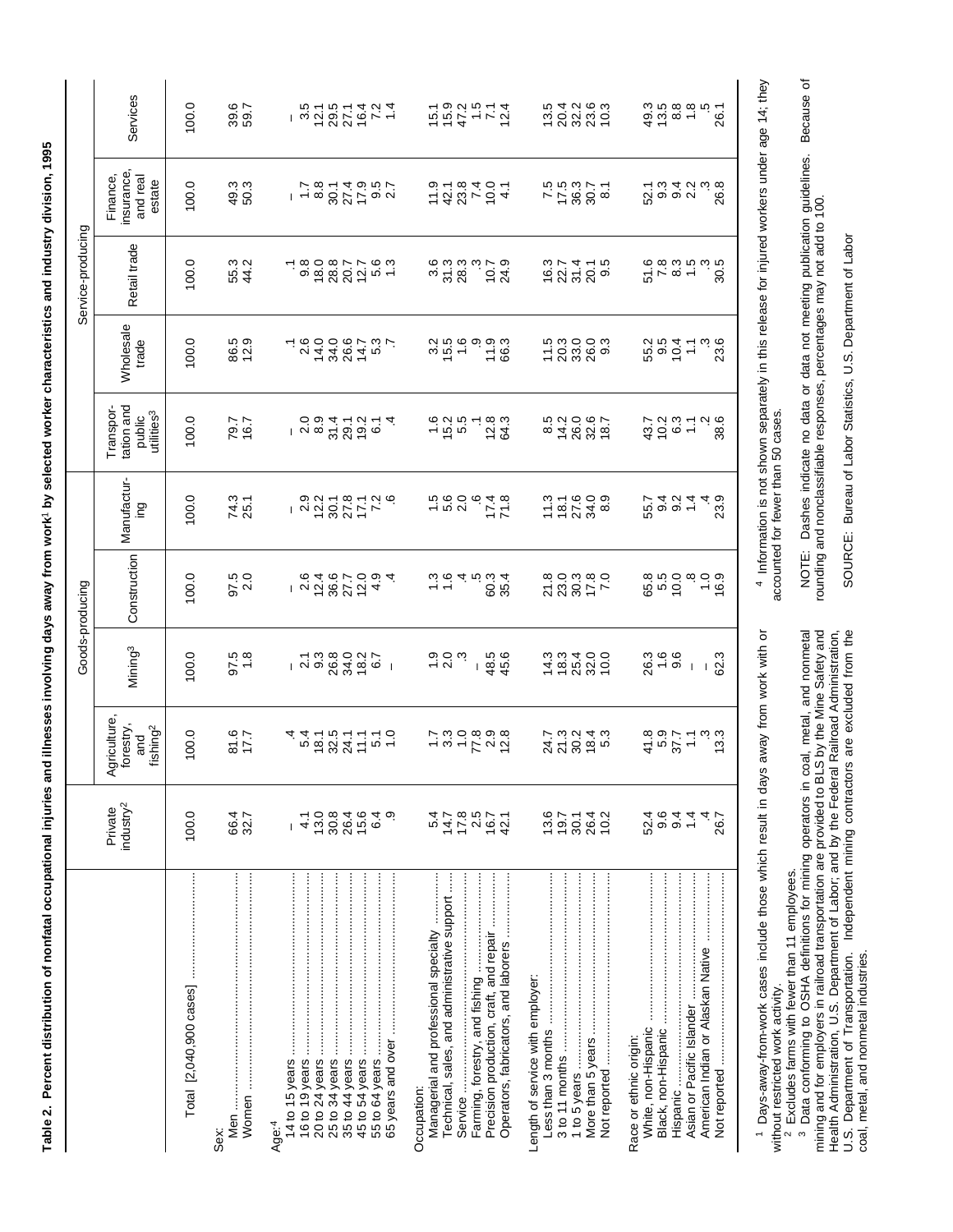Table 3. Number of nonfatal occupational injuries and illnesses involving days away from work' by selected occupations and industry division, 1995 **Table 3. Number of nonfatal occupational injuries and illnesses involving days away from work**1 **by selected occupations and industry division, 1995**

(Numbers in thousands) (Numbers in thousands)

|                   | Services                                                    | 475.3   | 7.9             | 15.3<br>99.6                 | 27.6<br>$\frac{2}{3}$               |                | 0.01         |                  |              | <u>ය</u>     | $\overline{2}$ | $\frac{0}{1}$<br>$\frac{8}{10}$          | 27.6 | 24.4                           |                   |                          | 6.0                                       | $\frac{9}{4}$ | $\frac{4}{1}$ | 5.8            | 1.6          |                   |      |                  |                                               |                    | 2.8                                     |            | 13.3         | 10.0           |              | $\overline{2.1}$         |    |                                                                          |
|-------------------|-------------------------------------------------------------|---------|-----------------|------------------------------|-------------------------------------|----------------|--------------|------------------|--------------|--------------|----------------|------------------------------------------|------|--------------------------------|-------------------|--------------------------|-------------------------------------------|---------------|---------------|----------------|--------------|-------------------|------|------------------|-----------------------------------------------|--------------------|-----------------------------------------|------------|--------------|----------------|--------------|--------------------------|----|--------------------------------------------------------------------------|
|                   | insurance<br>Finance,<br>and real<br>estate                 | 47.2    |                 | လှုထု ကု                     | $\overline{1}$                      | 6.4            | ব ত          |                  | $\mathbf{I}$ |              |                | J.                                       | Ņ    | $\infty$                       |                   | Σ,                       | 3.5                                       |               |               | S.             | T            |                   | T    |                  | $\mathbf{I}$ $\mathbf{I}$                     |                    |                                         | $1 - 1$    |              | တ္             | $\mathbf{I}$ | ب بہ                     |    |                                                                          |
| Service-producing | Retail trade                                                | 355.7   | 16.5            | 16.1                         | 0<br>6.0<br>$\overline{\mathsf{N}}$ | $\overline{1}$ | 24.6         | 2.2              | 25.9         | 25.5         | 26.7           |                                          | 23.1 |                                | 20.8              | 5.0                      |                                           | 13.0          |               | 11.6           | 2.3          | 15.7              |      |                  |                                               |                    |                                         |            |              | $\frac{0}{1}$  | ↸.           | 5.0                      |    | Independent mining contractors are excluded from the                     |
|                   | Wholesale<br>trade                                          | 159.9   | 29.9<br>33.9    |                              | 23                                  |                | T            |                  | ्<br>प       |              |                | 23<br>2                                  |      | T.<br>$\overline{\phantom{a}}$ | ო                 | 3.9                      |                                           |               |               | I              | 57           |                   | ဖ    | rö               | 2.5                                           | ڥ                  | 2.9                                     | $\ddot{ }$ | T            |                |              | $rac{\infty}{1}$         |    |                                                                          |
|                   | tation and<br>Transpor-<br>utilities <sup>3</sup><br>public | 222.9   | 75.4            | 87                           |                                     |                |              |                  | $\mathbb{I}$ | J.           |                | بی ن                                     |      | $\mathbf{I}$                   |                   | 6.8                      |                                           |               | က္ ထု         | T              | 2.5          | $\vert \ \ \vert$ |      |                  | 2.1                                           | $\dot{\mathsf{c}}$ | 57                                      |            | T            | 4              | -1           | တ္                       | J  |                                                                          |
|                   | Manufactur-<br>ing                                          | 527.5   | 13.6            | 36.7<br>$\mathbf{I}$         | 48.0<br>8.8                         |                | $\omega$     | $3.\overline{3}$ | 3.0          |              |                | 21.8<br>4                                | I    |                                | $\omega$ $\omega$ | 6.9                      |                                           |               | 3.0           | $\overline{1}$ | 4.3          |                   |      | $\overline{2.1}$ | $\overline{7}$                                | 11.3               | $\overline{1}$ .0                       | 10.2       | $\mathbf{I}$ | io io<br>17    |              | $2.6$<br>$9.7$           |    | U.S. Department of Transportation.                                       |
|                   | Construction                                                | 190.6   | 5.8             | $\mathsf{I}$<br>$\mathbf{I}$ |                                     | ယ္<br>42.0     | $\mathbf{I}$ | 26.0             | $\mathbf{I}$ | $\mathbf{L}$ |                | $\frac{4}{2}$                            |      |                                |                   | $\overline{\phantom{a}}$ |                                           |               | 12.1          | $\mathbf{I}$   | $\mathbf{I}$ | $\mathbf{I}$      |      | 11.5             |                                               |                    | 4.                                      |            | $\mathbf{I}$ |                | $\mathbf{I}$ | $\dot{\omega}$ $\dot{-}$ |    |                                                                          |
| Goods-producing   | Mining <sup>3</sup>                                         | 19.8    | $\frac{1}{2}$ . |                              |                                     | I              |              |                  |              |              |                | 4                                        |      |                                |                   |                          |                                           |               | ی             |                |              |                   |      |                  | $rac{1}{6}$                                   |                    | ↽.                                      |            | I.           | л.             | $\mathbf{I}$ | - 1                      | ↽. | s away from work with or                                                 |
|                   | Agriculture<br>forestry,<br>fishing <sup>2</sup><br>and     | 42.1    | $\frac{4}{4}$   | 1                            |                                     | က္             |              |                  |              | $\mathbf{I}$ |                |                                          | Т    |                                |                   |                          | 9.6                                       | T             | $\mathbf{I}$  |                |              |                   | 15.2 |                  | ю                                             |                    | ↽.                                      |            | $\mathbf{I}$ | $\overline{1}$ |              | ↽.                       | T  |                                                                          |
|                   | industry <sup>2</sup><br>Private                            | 2,040.9 | 151.3           | 100.6<br>115.5               | 55.5                                | 52.6<br>43.5   | 35.4         | 35.0             | 34.7         | 34.1         | 30.2           | 29.9<br>27.9                             | 27.8 | 26.1                           | 25.7              | 23.9                     | 21.4                                      | 19.7          | 18.2          | 17.7           | 17.6         | $7695$<br>$799$   |      |                  | 15.1                                          | 14.4               | 14.4                                    | 13.9       | 13.3         | 13.1           | 12.9         | ∞                        | ယ  |                                                                          |
|                   | Occupation                                                  |         |                 |                              | Assemblers ………………………………………………       |                | Cooks        |                  |              |              |                | Sales workers, miscellaneous commodities |      |                                |                   |                          | Groundskeepers and gardeners, except farm |               |               |                |              |                   |      |                  | Industrial truck, tractor equipment operators |                    | Bus, truck, stationary engine mechanics |            |              |                |              |                          |    | <sup>1</sup> Days-away-from-work cases include those which result in day |

away from work win Days-away-from-work cases include those which result in days away from work with or dyp  $\equiv$ without restricted work activity.

 $^2$  Excludes farms with fewer than 11 employees.<br> $^3$  Data conforming to OSHA definitions for mining operators in coal, metal, and nonmetal<br>mining and for employers in railroad transportation are provided to BLS by the M without restricted work activity.<br><sup>2</sup> Excludes farms with fewer than 11 employees.<br><sup>3</sup> Data conforming to OSHA definitions for mining operators in coal, metal, and nonmetal mining and for employers in railroad transportation are provided to BLS by the Mine Safety and Health Administration, U.S. Department of Labor; and by the Federal Railroad Administration,

NOTE: Dashes indicate no data or data not meeting publication guidelines. Because of<br>rounding and occupations not shown, data may not sum to the totals. NOTE: Dashes indicate no data or data not meeting publication guidelines. Because of U.S. Department or Transportation.<br>coal, metal, and nonmetal industries. coal, metal, and nonmetal industries.

rounding and occupations not shown, data may not sum to the totals.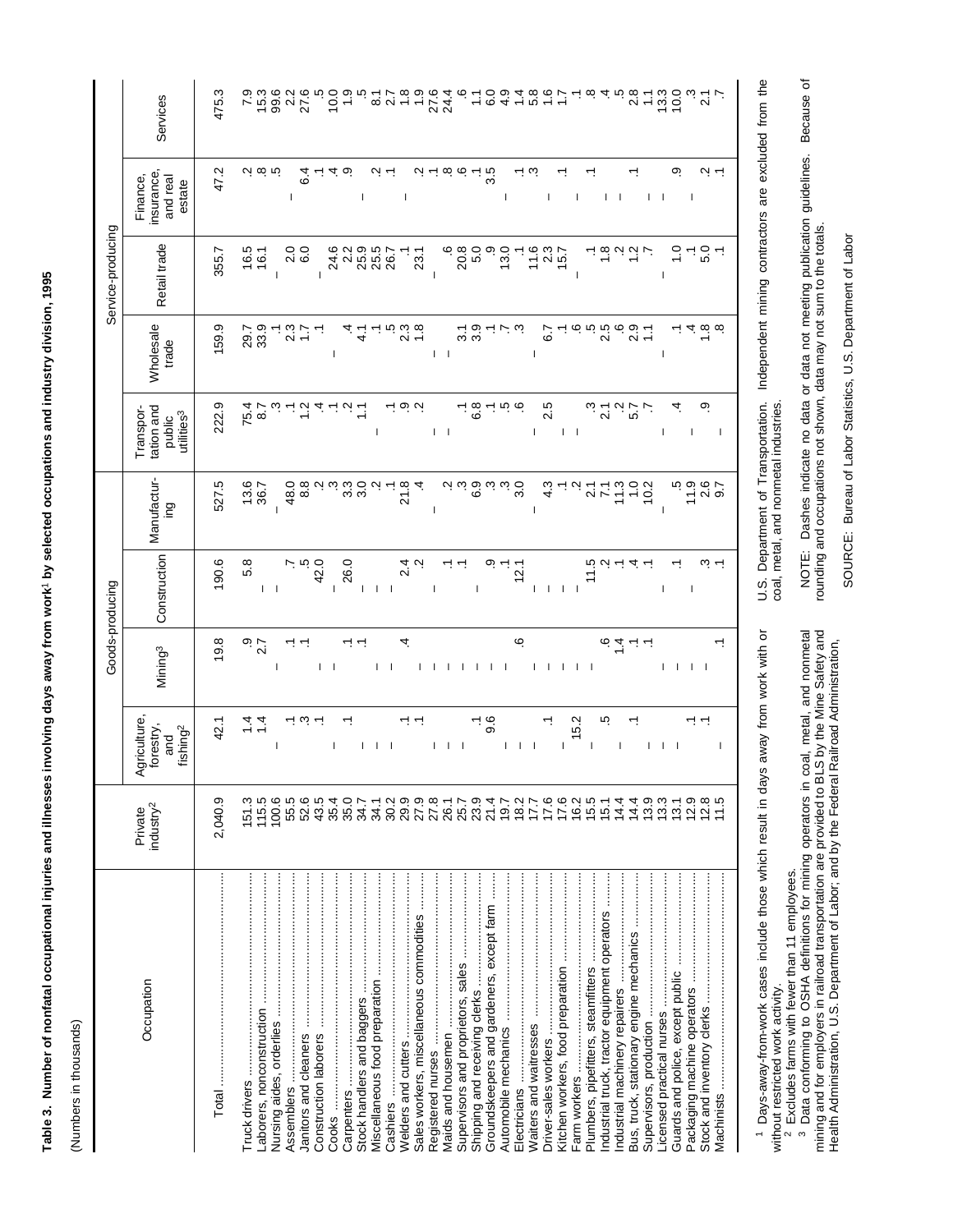|                   | Services                                                    | 475.3   | 236.0                                                                  | 422 5 6 6 4 9 4 5 6 7<br>2 4 7 6 6 4 9 4 7 6 7 |                        |                          |                |             |                   |                        |                   | 29.3<br>20.5<br>20.5  |    |                 |          |                                                                                                                                                                                                                                                                                                                                                                                                                                                                                                                |       |                     |                   |       |                  |              |              |                |
|-------------------|-------------------------------------------------------------|---------|------------------------------------------------------------------------|------------------------------------------------|------------------------|--------------------------|----------------|-------------|-------------------|------------------------|-------------------|-----------------------|----|-----------------|----------|----------------------------------------------------------------------------------------------------------------------------------------------------------------------------------------------------------------------------------------------------------------------------------------------------------------------------------------------------------------------------------------------------------------------------------------------------------------------------------------------------------------|-------|---------------------|-------------------|-------|------------------|--------------|--------------|----------------|
|                   | insurance,<br>Finance,<br>and real<br>estate                | 47.2    | イsaras<br>ことさいストーーに                                                    |                                                |                        |                          |                |             |                   |                        |                   |                       |    |                 |          | s - G - L o u - u o u - g u n<br>L u o r r o 4 o 4 d r o u u d o                                                                                                                                                                                                                                                                                                                                                                                                                                               |       |                     |                   |       |                  |              |              |                |
| Service-producing | Retail trade                                                | 355.7   | 4<br>3 8 8 5 4 4 0 0 - 2<br>4 7 7 9 0 1 7 7 4 0 -                      |                                                |                        |                          |                |             |                   |                        |                   | 23<br>23<br>25<br>26  |    |                 |          | v<br>6 m 8 m 6 m 6 8 k 4 4 4 4 Y<br>6 m 6 m 6 6 6 6 7 4 6 4 4 6 7                                                                                                                                                                                                                                                                                                                                                                                                                                              |       |                     |                   |       |                  |              |              |                |
|                   | <b>Wholesale</b><br>trade                                   | 159.9   | フォリリート - 0.01 とりの code - 1.01 とりの code - 1.01 とり                       |                                                |                        |                          |                |             |                   |                        |                   | 0 N M<br>0 W M        |    |                 |          | $\begin{array}{l} 2\hskip -1pt 9\hskip 2pt \rightarrow \hskip -1pt 2\hskip 2pt \rightarrow \hskip -1pt 2\hskip 2pt \rightarrow \hskip -1pt 2\hskip 2pt \rightarrow \hskip -1pt 2\hskip 2pt \rightarrow \hskip -1pt 2\hskip 2pt \rightarrow \hskip -1pt 2\hskip 2pt \rightarrow \hskip -1pt 2\hskip 2pt \rightarrow \hskip -1pt 2\hskip 2pt \rightarrow \hskip -1pt 2\hskip 2pt \rightarrow \hskip -1pt 2\hskip 2pt \rightarrow \hskip -1pt 2\hskip 2pt \rightarrow \hskip -1pt 2\hskip 2pt \rightarrow \hskip$ |       |                     |                   |       |                  |              |              |                |
|                   | tation and<br>Transpor-<br>utilities <sup>3</sup><br>public | 222.9   | 112.8                                                                  | S<br>1001 - 9006<br>4001 - 9006                |                        |                          |                | 62          |                   |                        |                   | بان ہو<br>ماریخ       |    |                 |          |                                                                                                                                                                                                                                                                                                                                                                                                                                                                                                                |       |                     |                   |       |                  |              |              |                |
|                   | Manufactur-<br>Dαi                                          | 527.5   | e<br>874841004661<br>27537587505                                       |                                                |                        |                          |                |             |                   |                        |                   |                       |    |                 |          | 802258888676888746030888876898                                                                                                                                                                                                                                                                                                                                                                                                                                                                                 |       |                     |                   |       |                  |              |              |                |
| Goods-producing   | Construction                                                | 190.6   | フォイクトクトーー6フィング                                                         |                                                |                        |                          |                |             |                   |                        |                   |                       |    |                 |          |                                                                                                                                                                                                                                                                                                                                                                                                                                                                                                                |       |                     |                   |       |                  |              |              |                |
|                   | Mining <sup>3</sup>                                         | 19.8    |                                                                        | 4 2 3 2<br>8 2 4 2                             | T                      | $\overline{\phantom{a}}$ |                | ニニコ         |                   |                        |                   |                       |    |                 |          | は こ こ ユ コ コ コ コ コ コ コ コ コ コ コ                                                                                                                                                                                                                                                                                                                                                                                                                                                                                  |       |                     |                   |       |                  |              |              |                |
|                   | Agriculture,<br>forestry,<br>fishing <sup>2</sup><br>and    | 42.1    | fo a 4 c/<br>fo a d a i d i d a d 4<br>f a b a b d i d a d a f         |                                                |                        |                          |                |             |                   |                        | 0 0<br>4 0<br>4 0 |                       | ယ္ | $15.0$<br>$1.3$ |          | 69999979997                                                                                                                                                                                                                                                                                                                                                                                                                                                                                                    |       |                     |                   |       |                  |              | 5<br>3.3     |                |
|                   | industry <sup>2</sup><br>Private                            | 2,040.9 | 876.3<br>62.1<br>870.45.5<br>88.1                                      |                                                |                        |                          |                |             |                   |                        |                   | 140.9<br>77.1<br>38.2 |    |                 |          | 7760000100017<br>000000100017<br>0000010017<br>0000017                                                                                                                                                                                                                                                                                                                                                                                                                                                         |       |                     |                   | 138.1 | 75.1             | 24.8         | 31.5         | <b>59.9</b>    |
|                   | Characteristic                                              |         | Nature of injury, illness:<br>Bruises, contusions<br>Sprains, strains. | Cuts, lacerations<br>Fractures                 | Carpal tunnel syndrome | Heat burns               | Chemical burns | Amputations | Multiple injuries | Part of body affected: |                   |                       |    | Trunk           | Shoulder | Upper extremities<br>Back                                                                                                                                                                                                                                                                                                                                                                                                                                                                                      | Wrist | Hand, except finger | Lower extremities |       | Foot, except toe | Toe $\ldots$ | Body systems | Multiple parts |

See footnotes at end of table. See footnotes at end of table.

Table 4. Number of nonfatal occupational injuries and illnesses involving days away from work' by selected injury or illness characteristics and industry division, 1995 **Table 4. Number of nonfatal occupational injuries and illnesses involving days away from work**1 **by selected injury or illness characteristics and industry division, 1995**

(Numbers in thousands) (Numbers in thousands)

J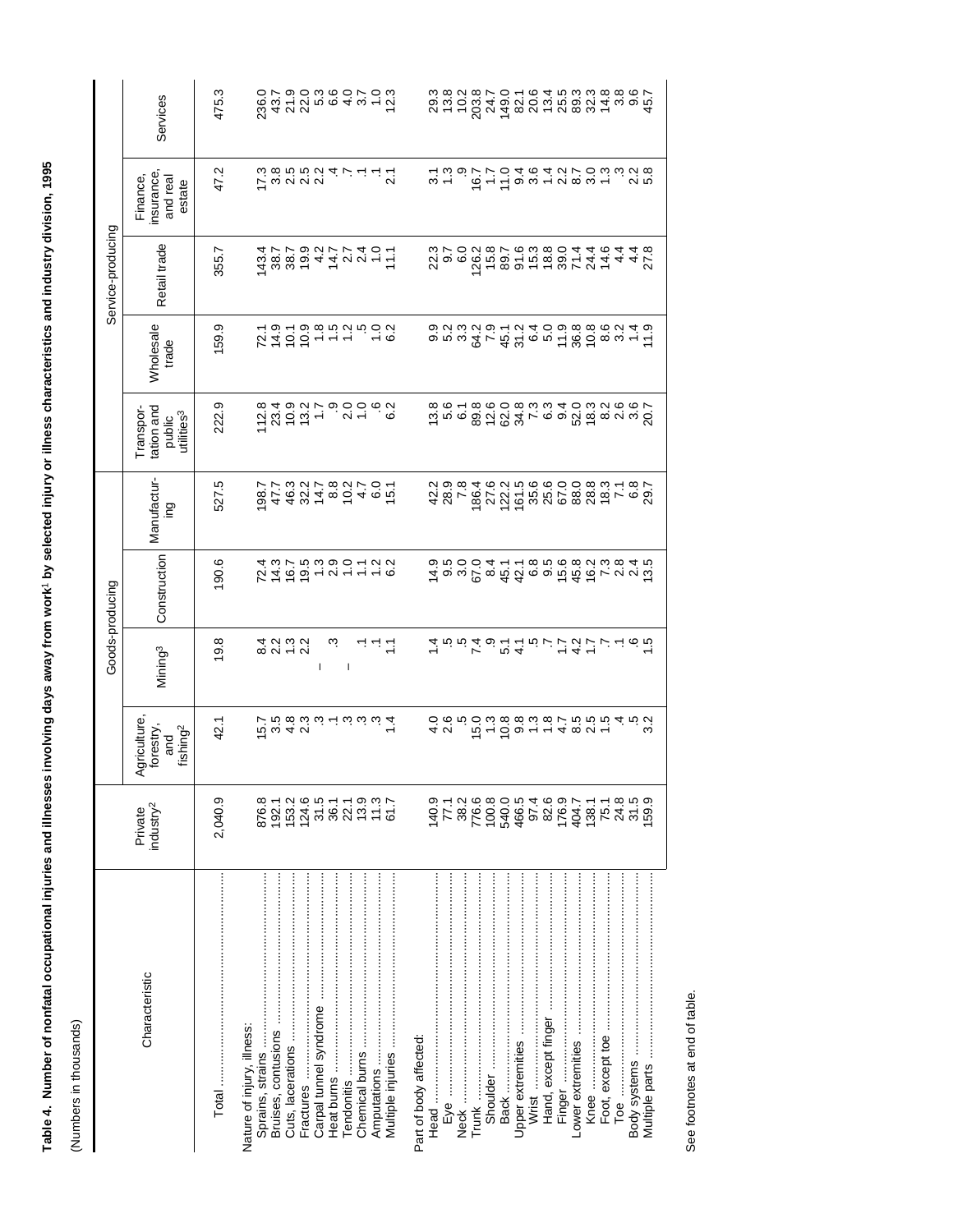| $\mathcal{L}^{\text{max}}_{\text{max}}$ and $\mathcal{L}^{\text{max}}_{\text{max}}$ and $\mathcal{L}^{\text{max}}_{\text{max}}$ |
|---------------------------------------------------------------------------------------------------------------------------------|
|                                                                                                                                 |
| l<br>l                                                                                                                          |
|                                                                                                                                 |
|                                                                                                                                 |
|                                                                                                                                 |
|                                                                                                                                 |
|                                                                                                                                 |
| I                                                                                                                               |
|                                                                                                                                 |
|                                                                                                                                 |
|                                                                                                                                 |
|                                                                                                                                 |
|                                                                                                                                 |
|                                                                                                                                 |
|                                                                                                                                 |
|                                                                                                                                 |
|                                                                                                                                 |
|                                                                                                                                 |
|                                                                                                                                 |
|                                                                                                                                 |
|                                                                                                                                 |
|                                                                                                                                 |
|                                                                                                                                 |
|                                                                                                                                 |
|                                                                                                                                 |
|                                                                                                                                 |
|                                                                                                                                 |
|                                                                                                                                 |
|                                                                                                                                 |
|                                                                                                                                 |
|                                                                                                                                 |
|                                                                                                                                 |
|                                                                                                                                 |
|                                                                                                                                 |
|                                                                                                                                 |
|                                                                                                                                 |
|                                                                                                                                 |
|                                                                                                                                 |
|                                                                                                                                 |
| 5                                                                                                                               |
|                                                                                                                                 |
|                                                                                                                                 |
| ≌                                                                                                                               |
|                                                                                                                                 |
| Í                                                                                                                               |
|                                                                                                                                 |
|                                                                                                                                 |
|                                                                                                                                 |
|                                                                                                                                 |
|                                                                                                                                 |
|                                                                                                                                 |
|                                                                                                                                 |
|                                                                                                                                 |
|                                                                                                                                 |
|                                                                                                                                 |
|                                                                                                                                 |
|                                                                                                                                 |
|                                                                                                                                 |
|                                                                                                                                 |
|                                                                                                                                 |
|                                                                                                                                 |
|                                                                                                                                 |
|                                                                                                                                 |
|                                                                                                                                 |
| ֖֖֖֖֖֖֖֖֖֖֖֖֚֚֚֚֚֚֚֚֚֚֚֚֚֚֚֚֚֚֚֚֚֚֚֬֝֓֞֓֡֬֓֡֬֓֞֓֡֬֓֞֓֡֬֓֬֓֞֡֬֓֞֬֝֓֞֬֝֓֞֬֝֓֞֬֝֓֬֝֬                                               |
|                                                                                                                                 |
|                                                                                                                                 |
|                                                                                                                                 |
|                                                                                                                                 |
| l                                                                                                                               |

(Numbers in thousands) (Numbers in thousands)

|                                            |                                  |                                                          | Goods-producing     |                                                                                                           |                                                                                                                                    |                                                                                                                                                                                                                                                                                                 |                                              | Service-producing     |                                             |                                  |
|--------------------------------------------|----------------------------------|----------------------------------------------------------|---------------------|-----------------------------------------------------------------------------------------------------------|------------------------------------------------------------------------------------------------------------------------------------|-------------------------------------------------------------------------------------------------------------------------------------------------------------------------------------------------------------------------------------------------------------------------------------------------|----------------------------------------------|-----------------------|---------------------------------------------|----------------------------------|
| Characteristic                             | industry <sup>2</sup><br>Private | Agriculture,<br>forestry.<br>fishing <sup>2</sup><br>and | Mining <sup>3</sup> | Construction                                                                                              | Manufactur-<br>pui                                                                                                                 | tation and<br>Transpor-<br>utilities <sup>3</sup><br>public                                                                                                                                                                                                                                     | Wholesale<br>trade                           | Retail trade          | insurance<br>Finance,<br>and real<br>estate | Services                         |
|                                            |                                  |                                                          |                     |                                                                                                           |                                                                                                                                    |                                                                                                                                                                                                                                                                                                 |                                              |                       |                                             |                                  |
| Source of injury, illness:                 |                                  |                                                          |                     |                                                                                                           |                                                                                                                                    |                                                                                                                                                                                                                                                                                                 |                                              |                       |                                             |                                  |
|                                            | 38.3                             |                                                          |                     | 200<br>200                                                                                                |                                                                                                                                    | $3.4$<br>45.4                                                                                                                                                                                                                                                                                   |                                              |                       |                                             |                                  |
| Containers                                 | 287.2                            |                                                          |                     |                                                                                                           |                                                                                                                                    |                                                                                                                                                                                                                                                                                                 |                                              |                       |                                             |                                  |
|                                            | 75.9<br>143.2                    | o 4 wwwww4<br>coww-44000                                 |                     |                                                                                                           |                                                                                                                                    |                                                                                                                                                                                                                                                                                                 |                                              |                       |                                             |                                  |
| Vlachinery ……………………………………                  |                                  |                                                          |                     | 13.2                                                                                                      |                                                                                                                                    |                                                                                                                                                                                                                                                                                                 |                                              |                       |                                             |                                  |
|                                            | 227.0                            |                                                          |                     | 45.3                                                                                                      |                                                                                                                                    |                                                                                                                                                                                                                                                                                                 |                                              |                       |                                             |                                  |
|                                            |                                  |                                                          |                     |                                                                                                           |                                                                                                                                    |                                                                                                                                                                                                                                                                                                 |                                              |                       |                                             |                                  |
| Floors, walkways, ground surfaces          |                                  |                                                          |                     |                                                                                                           |                                                                                                                                    |                                                                                                                                                                                                                                                                                                 |                                              |                       |                                             |                                  |
|                                            |                                  |                                                          |                     | 2<br>4 4 6 9 4<br>4 6 9 4                                                                                 |                                                                                                                                    |                                                                                                                                                                                                                                                                                                 |                                              |                       |                                             |                                  |
| Vehicles ……………………………………………………              | 301217<br>301218<br>1981         |                                                          |                     |                                                                                                           | 0.1.8.8.8.8.3.4.2.1.9.9.9.9.9.9.4.2.1.9.9.9.9.1.9.9.9.1.9.9.9.9.1.9.9.9.1.9.9.9.9.1.9.9.9.9.9.9.9.9.<br>0.1.9.9.9.9.9.9.9.9.9.9.1. | $\begin{array}{c} 0.4 & 0.6 & 0.7 \\ 0.4 & 0.4 & 0.6 \\ 0.4 & 0.4 & 0.6 \\ 0.4 & 0.4 & 0.6 \\ 0.4 & 0.4 & 0.6 \\ 0.4 & 0.4 & 0.6 \\ 0.4 & 0.4 & 0.6 \\ 0.4 & 0.4 & 0.6 \\ 0.4 & 0.4 & 0.6 \\ 0.4 & 0.4 & 0.6 \\ 0.4 & 0.4 & 0.6 \\ 0.4 & 0.4 & 0.6 \\ 0.4 & 0.4 & 0.6 \\ 0.4 & 0.4 & 0.6 \\ 0.$ | 5 8 4 5 2 2 2 8 6 6 7<br>- 8 4 5 2 2 9 6 6 7 | いてらいのでる。<br>「カンスカセカジン | r 4 u w u o o u w<br>o r o 4 u 4 o u o      | 98494837669000000000000000000000 |
|                                            | 97.6                             | ı                                                        | I                   |                                                                                                           |                                                                                                                                    |                                                                                                                                                                                                                                                                                                 |                                              |                       |                                             |                                  |
|                                            |                                  |                                                          |                     |                                                                                                           |                                                                                                                                    |                                                                                                                                                                                                                                                                                                 |                                              |                       |                                             |                                  |
| Event or exposure:                         |                                  |                                                          |                     |                                                                                                           |                                                                                                                                    |                                                                                                                                                                                                                                                                                                 |                                              |                       |                                             |                                  |
| Contact with objects and equipment         | 562.2                            |                                                          |                     |                                                                                                           |                                                                                                                                    |                                                                                                                                                                                                                                                                                                 |                                              | 105.5                 |                                             |                                  |
|                                            | 270.4<br>143.5                   |                                                          |                     |                                                                                                           |                                                                                                                                    |                                                                                                                                                                                                                                                                                                 |                                              |                       |                                             |                                  |
|                                            |                                  |                                                          |                     |                                                                                                           | iz 24<br>00000<br>0000                                                                                                             |                                                                                                                                                                                                                                                                                                 |                                              |                       | 8<br>1919<br>1919                           |                                  |
|                                            | 94.6                             |                                                          |                     |                                                                                                           |                                                                                                                                    |                                                                                                                                                                                                                                                                                                 |                                              |                       |                                             |                                  |
|                                            |                                  |                                                          |                     |                                                                                                           |                                                                                                                                    |                                                                                                                                                                                                                                                                                                 |                                              |                       |                                             |                                  |
|                                            |                                  |                                                          |                     |                                                                                                           |                                                                                                                                    |                                                                                                                                                                                                                                                                                                 |                                              |                       |                                             |                                  |
| Slips, trips, loss of balance-without fall |                                  |                                                          |                     |                                                                                                           |                                                                                                                                    |                                                                                                                                                                                                                                                                                                 |                                              |                       |                                             |                                  |
|                                            |                                  |                                                          |                     |                                                                                                           |                                                                                                                                    |                                                                                                                                                                                                                                                                                                 |                                              |                       |                                             |                                  |
|                                            |                                  |                                                          |                     |                                                                                                           |                                                                                                                                    |                                                                                                                                                                                                                                                                                                 |                                              |                       |                                             |                                  |
|                                            |                                  |                                                          |                     |                                                                                                           |                                                                                                                                    |                                                                                                                                                                                                                                                                                                 |                                              |                       |                                             |                                  |
|                                            |                                  |                                                          |                     |                                                                                                           |                                                                                                                                    |                                                                                                                                                                                                                                                                                                 |                                              |                       |                                             |                                  |
|                                            |                                  |                                                          |                     |                                                                                                           |                                                                                                                                    |                                                                                                                                                                                                                                                                                                 |                                              | 5<br>6824450888828    |                                             |                                  |
|                                            | 4.2                              | 57417554791311 2011 20111 201 201 2 2                    |                     | c c c c c c c c c c c c c c c c c c<br>c c c c c c c c c c c c c c c c<br>c c c c c c c c c c c c c c c c | $687687888876$ 68265248867                                                                                                         | 4 2 4 7 6 4 9 6 9 4 7 6<br>* 2 4 7 6 7 8 6 9 4 7 6<br>* 2 4 7 8 6 9 4 7 6                                                                                                                                                                                                                       |                                              |                       | ı                                           |                                  |
|                                            | 23.0                             |                                                          | $\mathbf{I}$        |                                                                                                           |                                                                                                                                    |                                                                                                                                                                                                                                                                                                 |                                              | نى                    | ဖ                                           | 16.1                             |
|                                            |                                  |                                                          |                     |                                                                                                           |                                                                                                                                    |                                                                                                                                                                                                                                                                                                 |                                              |                       |                                             |                                  |

Days-away-from-work cases include those which result in days away from work with or

1 Days-away-from-work cases include those which result in days away from work with or<br>without restricted work activity.<br><sup>2</sup> Excludes farms with fewer than 11 employees.<br><sup>3</sup> Data conforming to OSHA definitions for mining o without restricted work activity.<br><sup>2</sup> Excludes farms with fewer than 11 employees.<br><sup>3</sup> Data conforming to OSHA definitions for mining operators in coal, metal, and nonmetal mining and for employers in railroad transportation are provided to BLS by the Mine Safety and Health Administration, U.S. Department of Labor; and by the Federal Railroad Administration,

U.S. Department of Transportation. Independent mining contractors are excluded from the coal, metal, and nonmetal industries. U.S. Department of Transportation. Independent mining contractors are excluded from the NOTE: Dashes indicate no data or data not meeting publication guidelines. Because of coal, metal, and nonmetal industries.

NOTE: Dashes indicate no data or data not meeting publication guidelines. Because of<br>rounding and classifications not shown, data may not sum to the totals. rounding and classifications not shown, data may not sum to the totals.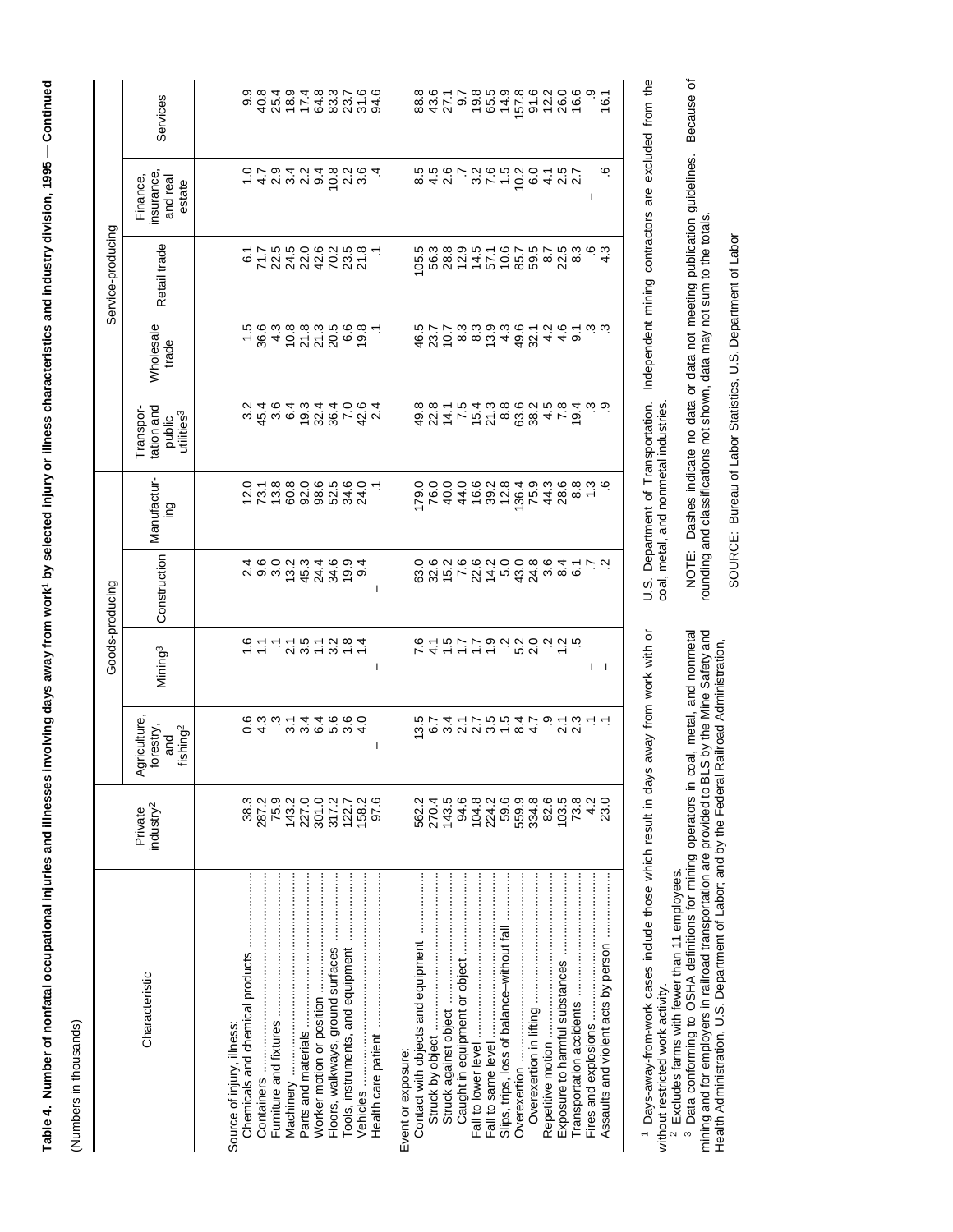| ׇ֚֚֬                                                                                  |
|---------------------------------------------------------------------------------------|
|                                                                                       |
|                                                                                       |
| $\ddot{\phantom{a}}$                                                                  |
|                                                                                       |
|                                                                                       |
| ١                                                                                     |
|                                                                                       |
|                                                                                       |
|                                                                                       |
| i                                                                                     |
|                                                                                       |
| ֦֧֖֖֖֖֖֖֖֖֖ׅ֖ׅ֪ׅ֪֪֪ׅ֧֪֪֪֧֚֚֚֚֚֚֚֚֚֚֚֚֚֚֚֚֚֚֚֚֝֬֓֬֓֞֓֓֬֓֬֓֬֓֬֓֬֓֬֓֬֓֬֓֬֓֬֓֬֝֓֬֝֬֓֬֬֓֝֬ |
| ֖֖֖֖֖֧ׅ֪ׅ֖֧֧֪ׅ֪֪֪֪֪֪֪֪֧֪ׅ֧֪ׅ֧֚֚֚֚֚֚֚֚֚֚֚֚֚֚֚֚֚֚֚֚֚֚֚֚֚֚֚֚֬֝֝֝֓֞֝֬֓֬                   |
|                                                                                       |
|                                                                                       |
|                                                                                       |
| ì<br>í                                                                                |
| 1                                                                                     |
|                                                                                       |
|                                                                                       |
| .<br>.<br>.                                                                           |
|                                                                                       |
| ֠                                                                                     |
| I<br>١                                                                                |
|                                                                                       |
|                                                                                       |
|                                                                                       |
|                                                                                       |
|                                                                                       |
| i                                                                                     |
| 5<br>5<br>5<br>ã                                                                      |
|                                                                                       |
|                                                                                       |
|                                                                                       |
|                                                                                       |
|                                                                                       |
|                                                                                       |
|                                                                                       |
|                                                                                       |
|                                                                                       |
|                                                                                       |
|                                                                                       |
|                                                                                       |
|                                                                                       |
| ֚֚֡                                                                                   |
|                                                                                       |
|                                                                                       |
| I                                                                                     |
|                                                                                       |
|                                                                                       |
| I                                                                                     |

Ι,

|                   | Services                                                    | 100.0 | てくるのトムの825<br>ООААトー<br>ООАА                                                               |                                     |            |                                                                                                               |     |                                        |  |                                                                                                                                                                                                                                                                                                                                                                                                                                                            |          |  |                     |        |                   |      |                  | ၀ (၀<br>လ (၁                                                                      |
|-------------------|-------------------------------------------------------------|-------|--------------------------------------------------------------------------------------------|-------------------------------------|------------|---------------------------------------------------------------------------------------------------------------|-----|----------------------------------------|--|------------------------------------------------------------------------------------------------------------------------------------------------------------------------------------------------------------------------------------------------------------------------------------------------------------------------------------------------------------------------------------------------------------------------------------------------------------|----------|--|---------------------|--------|-------------------|------|------------------|-----------------------------------------------------------------------------------|
|                   | insurance<br>Finance,<br>and real<br>estate                 | 100.0 | conna<br>conna -<br>connicationa                                                           |                                     |            |                                                                                                               |     |                                        |  | $\begin{array}{l} \mathfrak{G}\,\mathfrak{G}\,\mathfrak{G}\,\mathfrak{G}\,\mathfrak{G}\,\mathfrak{G}\,\mathfrak{G}\,\mathfrak{G}\,\mathfrak{G}\,\mathfrak{G}\,\mathfrak{G}\,\mathfrak{G}\,\mathfrak{G}\,\mathfrak{G}\,\mathfrak{G}\,\\ \mathfrak{G}\,\mathfrak{G}\,\mathfrak{G}\,\mathfrak{G}\,\mathfrak{G}\,\mathfrak{G}\,\mathfrak{G}\,\mathfrak{G}\,\mathfrak{G}\,\mathfrak{G}\,\mathfrak{G}\,\mathfrak{G}\,\mathfrak{G}\,\mathfrak{G}\,\\ \mathfrak{G$ |          |  |                     |        |                   |      |                  | $4.8$<br>$7.2$                                                                    |
| Service-producing | Retail trade                                                | 100.0 | d 6 6 n 4 4<br>d 6 6 n 4 4 0 6 10 4<br>d 9 0 6 1 4 0 6 10 4                                |                                     |            |                                                                                                               |     |                                        |  |                                                                                                                                                                                                                                                                                                                                                                                                                                                            |          |  |                     |        |                   |      |                  |                                                                                   |
|                   | <b>Wholesale</b><br>trade                                   | 100.0 | ႕ တပ္လက္ ေပးထဲ ထဲ ထဲ<br>— ယံ ယံ ထံ — ထဲ ထံ ယံ ထဲ ယံ                                        |                                     |            |                                                                                                               |     |                                        |  |                                                                                                                                                                                                                                                                                                                                                                                                                                                            |          |  |                     |        |                   |      |                  |                                                                                   |
|                   | tation and<br>Transpor-<br>public<br>utilities <sup>3</sup> | 100.0 | ro<br>Godood do du oo<br>Godood do du oo                                                   |                                     |            |                                                                                                               |     |                                        |  |                                                                                                                                                                                                                                                                                                                                                                                                                                                            |          |  |                     |        |                   |      |                  | る220年では。24%881198210月の10月の11000000000000000000000                                 |
|                   | Manufactur-<br>ing                                          | 100.0 |                                                                                            |                                     |            |                                                                                                               |     |                                        |  |                                                                                                                                                                                                                                                                                                                                                                                                                                                            |          |  |                     |        |                   |      |                  |                                                                                   |
| Goods-producing   | Construction                                                | 100.0 |                                                                                            |                                     |            |                                                                                                               |     |                                        |  |                                                                                                                                                                                                                                                                                                                                                                                                                                                            |          |  |                     |        |                   |      |                  | て 5 1 5 4 2 2 5 5 8 4 8 5 1 1 7 8 0 5 5 1 5 1 5 0 2 0 5 8 5 1 1 7 8 0 5 5 5 1 1 7 |
|                   | Mining <sup>3</sup>                                         | 100.0 | $37 - 6$<br>$27 - 6$<br>$37 - 6$<br>$47 - 6$<br>$57 - 6$<br>$67 - 6$                       |                                     |            |                                                                                                               |     |                                        |  |                                                                                                                                                                                                                                                                                                                                                                                                                                                            |          |  |                     |        |                   |      |                  |                                                                                   |
|                   | Agriculture,<br>forestry,<br>fishing <sup>2</sup><br>and    | 100.0 |                                                                                            |                                     |            |                                                                                                               |     |                                        |  |                                                                                                                                                                                                                                                                                                                                                                                                                                                            |          |  |                     |        |                   |      |                  |                                                                                   |
|                   | Private<br>industry <sup>2</sup>                            | 100.0 | 43.0                                                                                       |                                     |            | d r c r c r c d r c d d r c d r c d r c d d r c d d r c d d r c d d c r c d d r c d d c r c d d r c d d r c d | 3.0 |                                        |  |                                                                                                                                                                                                                                                                                                                                                                                                                                                            |          |  |                     |        |                   |      |                  |                                                                                   |
|                   |                                                             |       | Sprains, strains<br>Nature of injury, illness:<br>Bruises, contusions<br>Cuts, lacerations | Carpal tunnel syndrome<br>Fractures | Heat burns |                                                                                                               |     | Part of body affected:<br><b>Head </b> |  | Trunk                                                                                                                                                                                                                                                                                                                                                                                                                                                      | Shoulder |  | Hand, except finger | Finger | Lower extremities | Knee | Foot, except toe | Multiple parts ……………………………………………<br>Body systems                                  |

See footnotes at end of table. See footnotes at end of table.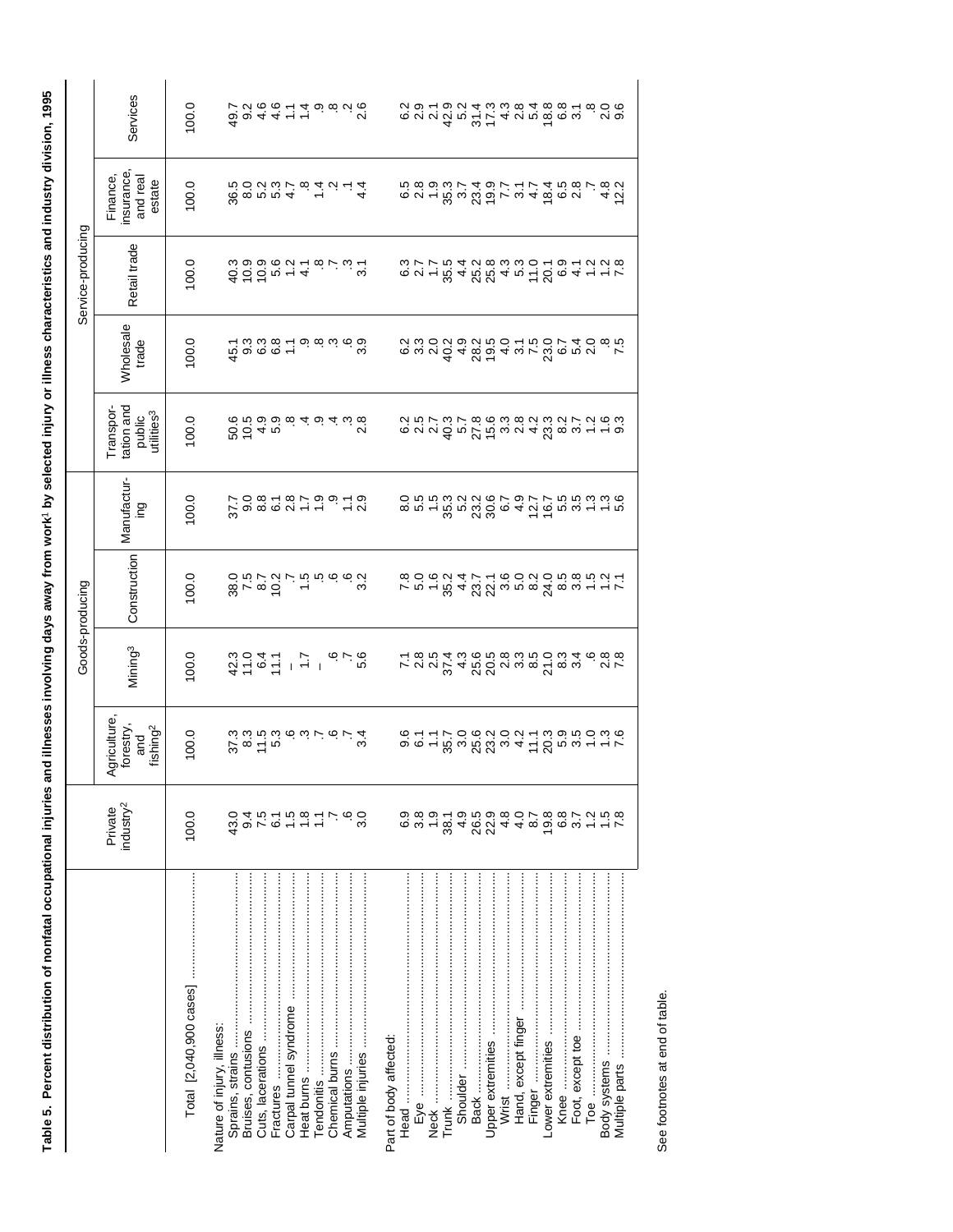Table 5. Percent distribution of nonfatal occupational injuries and illnesses involving days away from work' by selected injury or illness characteristics and industry division, 1995 **Table 5. Percent distribution of nonfatal occupational injuries and illnesses involving days away from work**1 **by selected injury or illness characteristics and industry division, 1995** - Continued **— Continued**

|                                |                                                                                                                                                                                                                                                                                                                    |                                                                                                                 |                          | Goods-producing |                    |                                                             |                                                                                          | Service-producing                                  |                                                                                                                                                                                                                                                                                                                                                                                                                                                                                                                                                            |                                       |
|--------------------------------|--------------------------------------------------------------------------------------------------------------------------------------------------------------------------------------------------------------------------------------------------------------------------------------------------------------------|-----------------------------------------------------------------------------------------------------------------|--------------------------|-----------------|--------------------|-------------------------------------------------------------|------------------------------------------------------------------------------------------|----------------------------------------------------|------------------------------------------------------------------------------------------------------------------------------------------------------------------------------------------------------------------------------------------------------------------------------------------------------------------------------------------------------------------------------------------------------------------------------------------------------------------------------------------------------------------------------------------------------------|---------------------------------------|
|                                | industry <sup>2</sup><br>Private                                                                                                                                                                                                                                                                                   | griculture,<br>forestry,<br>and<br>fishing <sup>2</sup><br>⋖                                                    | Mining <sup>3</sup>      | Construction    | Manufactur-<br>gui | tation and<br>Transpor-<br>utilities <sup>3</sup><br>public | Wholesale<br>trade                                                                       | Retail trade                                       | insurance<br>Finance,<br>and real<br>estate                                                                                                                                                                                                                                                                                                                                                                                                                                                                                                                | Services                              |
|                                |                                                                                                                                                                                                                                                                                                                    |                                                                                                                 |                          |                 |                    |                                                             |                                                                                          |                                                    |                                                                                                                                                                                                                                                                                                                                                                                                                                                                                                                                                            |                                       |
| Source of injury, illness      |                                                                                                                                                                                                                                                                                                                    |                                                                                                                 |                          |                 |                    |                                                             |                                                                                          |                                                    |                                                                                                                                                                                                                                                                                                                                                                                                                                                                                                                                                            |                                       |
|                                |                                                                                                                                                                                                                                                                                                                    |                                                                                                                 | 8<br>10<br>10<br>10      |                 |                    |                                                             |                                                                                          |                                                    |                                                                                                                                                                                                                                                                                                                                                                                                                                                                                                                                                            |                                       |
|                                |                                                                                                                                                                                                                                                                                                                    |                                                                                                                 |                          |                 |                    |                                                             |                                                                                          |                                                    |                                                                                                                                                                                                                                                                                                                                                                                                                                                                                                                                                            |                                       |
|                                | $4.7$<br>$7.0$<br>$7.0$                                                                                                                                                                                                                                                                                            |                                                                                                                 |                          |                 |                    |                                                             |                                                                                          |                                                    |                                                                                                                                                                                                                                                                                                                                                                                                                                                                                                                                                            |                                       |
|                                |                                                                                                                                                                                                                                                                                                                    |                                                                                                                 |                          |                 |                    |                                                             |                                                                                          |                                                    |                                                                                                                                                                                                                                                                                                                                                                                                                                                                                                                                                            |                                       |
|                                | 11.1                                                                                                                                                                                                                                                                                                               |                                                                                                                 |                          |                 |                    |                                                             |                                                                                          |                                                    |                                                                                                                                                                                                                                                                                                                                                                                                                                                                                                                                                            |                                       |
|                                |                                                                                                                                                                                                                                                                                                                    |                                                                                                                 |                          |                 |                    |                                                             |                                                                                          |                                                    |                                                                                                                                                                                                                                                                                                                                                                                                                                                                                                                                                            |                                       |
|                                |                                                                                                                                                                                                                                                                                                                    |                                                                                                                 |                          |                 |                    |                                                             |                                                                                          |                                                    |                                                                                                                                                                                                                                                                                                                                                                                                                                                                                                                                                            |                                       |
|                                |                                                                                                                                                                                                                                                                                                                    |                                                                                                                 |                          |                 |                    |                                                             |                                                                                          |                                                    |                                                                                                                                                                                                                                                                                                                                                                                                                                                                                                                                                            |                                       |
|                                | $7.5000$<br>$7.5000$                                                                                                                                                                                                                                                                                               | 101 7 8 9 9 9 9 9 1<br>101 9 9 9 9 9 9 9 9 1                                                                    |                          |                 |                    |                                                             |                                                                                          | $-260000000000000$                                 | voor4 o Z4 r<br>voor4 o Z4 r                                                                                                                                                                                                                                                                                                                                                                                                                                                                                                                               |                                       |
|                                |                                                                                                                                                                                                                                                                                                                    |                                                                                                                 |                          |                 |                    |                                                             | $\circ$ $\alpha$ $\alpha$ $\alpha$ $\alpha$ $\alpha$ $\alpha$ $\gamma$ $\alpha$ $\gamma$ |                                                    |                                                                                                                                                                                                                                                                                                                                                                                                                                                                                                                                                            | 2880785079188010000000000000000000000 |
|                                |                                                                                                                                                                                                                                                                                                                    |                                                                                                                 |                          |                 |                    |                                                             |                                                                                          |                                                    |                                                                                                                                                                                                                                                                                                                                                                                                                                                                                                                                                            |                                       |
| Event or exposure:             |                                                                                                                                                                                                                                                                                                                    |                                                                                                                 |                          |                 |                    |                                                             |                                                                                          |                                                    |                                                                                                                                                                                                                                                                                                                                                                                                                                                                                                                                                            |                                       |
|                                |                                                                                                                                                                                                                                                                                                                    |                                                                                                                 |                          |                 |                    |                                                             |                                                                                          |                                                    |                                                                                                                                                                                                                                                                                                                                                                                                                                                                                                                                                            |                                       |
|                                | $13.2$<br>7.0                                                                                                                                                                                                                                                                                                      | $\alpha$ is a n in a subset of $\alpha$ is a subset of $\alpha$ is a subset of $\alpha$ is a subset of $\alpha$ | 8871889118718888         |                 |                    |                                                             |                                                                                          | <i>o</i><br>Se courcorrecion i<br>Ve correction di | $\begin{array}{lll} \tilde{\varphi} \circ \tilde{\varphi} \circ \tilde{\psi} \circ \tilde{\varphi} \circ \tilde{\varphi} \circ \tilde{\varphi} \circ \tilde{\varphi} \circ \tilde{\varphi} \circ \tilde{\varphi} \circ \tilde{\varphi} \circ \tilde{\varphi} \circ \tilde{\varphi} \circ \tilde{\varphi} \circ \tilde{\varphi} \circ \tilde{\varphi} \circ \tilde{\varphi} \circ \tilde{\varphi} \circ \tilde{\varphi} \circ \tilde{\varphi} \circ \tilde{\varphi} \circ \tilde{\varphi} \circ \tilde{\varphi} \circ \tilde{\varphi} \circ \tilde{\varphi$ |                                       |
|                                | $\begin{array}{l} 4 \, \, 0 \, \, 2 \, \, 0 \, \, 4 \, \, 0 \, \, 2 \, \, 4 \, \, 0 \, \, 0 \, \\ 4 \, \, 0 \, \, 2 \, \, 0 \, \, 4 \, \, 4 \, \, 0 \, \, 4 \, \, 0 \, \, 0 \, \\ 4 \, \, 0 \, \, 2 \, \, 0 \, \, 0 \, \, 4 \, \, 4 \, \, 0 \, \, 4 \, \, 0 \, \, 0 \, \\ 6 \, \, 0 \, \, 0 \, \, 4 \, \, 4 \, \,$ |                                                                                                                 |                          |                 |                    |                                                             |                                                                                          |                                                    |                                                                                                                                                                                                                                                                                                                                                                                                                                                                                                                                                            |                                       |
|                                |                                                                                                                                                                                                                                                                                                                    |                                                                                                                 |                          |                 |                    |                                                             |                                                                                          |                                                    |                                                                                                                                                                                                                                                                                                                                                                                                                                                                                                                                                            |                                       |
|                                |                                                                                                                                                                                                                                                                                                                    |                                                                                                                 |                          |                 |                    |                                                             |                                                                                          |                                                    |                                                                                                                                                                                                                                                                                                                                                                                                                                                                                                                                                            |                                       |
|                                |                                                                                                                                                                                                                                                                                                                    |                                                                                                                 |                          |                 |                    |                                                             |                                                                                          |                                                    |                                                                                                                                                                                                                                                                                                                                                                                                                                                                                                                                                            |                                       |
|                                |                                                                                                                                                                                                                                                                                                                    |                                                                                                                 |                          |                 |                    |                                                             |                                                                                          |                                                    |                                                                                                                                                                                                                                                                                                                                                                                                                                                                                                                                                            |                                       |
|                                |                                                                                                                                                                                                                                                                                                                    |                                                                                                                 |                          |                 |                    |                                                             |                                                                                          |                                                    |                                                                                                                                                                                                                                                                                                                                                                                                                                                                                                                                                            |                                       |
|                                |                                                                                                                                                                                                                                                                                                                    |                                                                                                                 |                          |                 |                    |                                                             |                                                                                          |                                                    |                                                                                                                                                                                                                                                                                                                                                                                                                                                                                                                                                            |                                       |
| Exposure to harmful substances |                                                                                                                                                                                                                                                                                                                    |                                                                                                                 |                          |                 |                    |                                                             |                                                                                          |                                                    |                                                                                                                                                                                                                                                                                                                                                                                                                                                                                                                                                            |                                       |
|                                |                                                                                                                                                                                                                                                                                                                    |                                                                                                                 | ∞ ∞ ⊄<br>∞ ∞ ⊄           |                 |                    |                                                             |                                                                                          |                                                    |                                                                                                                                                                                                                                                                                                                                                                                                                                                                                                                                                            |                                       |
|                                |                                                                                                                                                                                                                                                                                                                    |                                                                                                                 |                          |                 |                    |                                                             |                                                                                          |                                                    |                                                                                                                                                                                                                                                                                                                                                                                                                                                                                                                                                            |                                       |
|                                |                                                                                                                                                                                                                                                                                                                    |                                                                                                                 | $\overline{\phantom{0}}$ |                 |                    |                                                             |                                                                                          |                                                    |                                                                                                                                                                                                                                                                                                                                                                                                                                                                                                                                                            |                                       |
|                                |                                                                                                                                                                                                                                                                                                                    |                                                                                                                 |                          |                 |                    |                                                             |                                                                                          |                                                    |                                                                                                                                                                                                                                                                                                                                                                                                                                                                                                                                                            |                                       |

 Days-away-from-work cases include those which result in days away from work with or without restricted work activity.<br><sup>2</sup> Excludes farms with fewer than 11 employees.<br><sup>3</sup> Data conforming to OSHA definitions for mining operators in coal, metal, and nonmetal

1 Days-away-from-work cases include those which result in days away from work with or<br>without restricted work activity.<br><sup>2</sup> Excludes farms with fewer than 11 employees.<br><sup>3</sup> Data conforming to OSHA definitions for mining o mining and for employers in railroad transportation are provided to BLS by the Mine Safety and Health Administration, U.S. Department of Labor; and by the Federal Railroad Administration,

U.S. Department of Transportation. Independent mining contractors are excluded from the coal, metal, and nonmetal industries. coal, metal, and nonmetal industries.

U.S. Department of Transportation. Independent mining contractors are excluded from the

NOTE: Dashes indicate no data or data not meeting publication guidelines. Because of<br>rounding and classifications not shown, percentages may not add to 100. NOTE: Dashes indicate no data or data not meeting publication guidelines. Because of rounding and classifications not shown, percentages may not add to 100.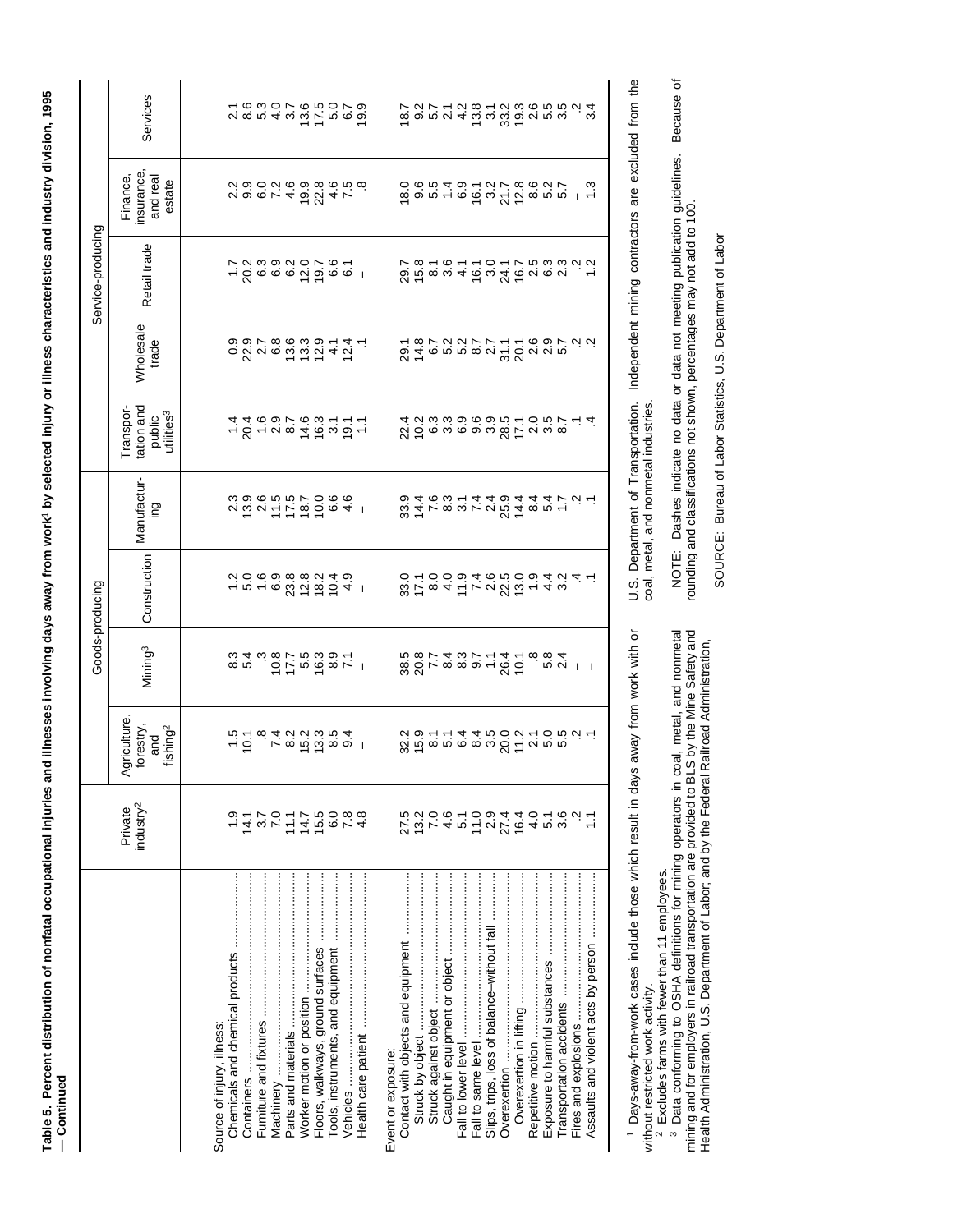| siste s | $\frac{1}{2}$<br>í<br>i |
|---------|-------------------------|
|         |                         |

 $\overline{\phantom{0}}$ 

|                   | Services<br>insurance,<br>Finance,<br>and real<br>estate    | 204.2<br>79.3 | 1014                                                |           |                        |                      |                |                        |                      |      | $\begin{array}{l} \n0 \stackrel{\rightarrow}{\alpha} \stackrel{\rightarrow}{\alpha} \stackrel{\rightarrow}{\alpha} \stackrel{\rightarrow}{\alpha} \stackrel{\rightarrow}{\alpha} \stackrel{\rightarrow}{\alpha} \stackrel{\rightarrow}{\alpha} \stackrel{\rightarrow}{\alpha} \stackrel{\rightarrow}{\alpha} \stackrel{\rightarrow}{\alpha} \stackrel{\rightarrow}{\alpha} \stackrel{\rightarrow}{\alpha} \stackrel{\rightarrow}{\alpha} \stackrel{\rightarrow}{\alpha} \stackrel{\rightarrow}{\alpha} \stackrel{\rightarrow}{\alpha} \stackrel{\rightarrow}{\alpha} \stackrel{\rightarrow}{\alpha} \stackrel{\rightarrow}{\alpha} \stackrel{\rightarrow}{\alpha} \stackrel{\rightarrow}{\alpha} \stackrel{\rightarrow}{\alpha} \stackrel{\rightarrow}{\alpha} \stackrel$ |                   |                     |                                       |      |                                                | ∣ ္လ<br>  ຕີ ⊙ |                                 |
|-------------------|-------------------------------------------------------------|---------------|-----------------------------------------------------|-----------|------------------------|----------------------|----------------|------------------------|----------------------|------|---------------------------------------------------------------------------------------------------------------------------------------------------------------------------------------------------------------------------------------------------------------------------------------------------------------------------------------------------------------------------------------------------------------------------------------------------------------------------------------------------------------------------------------------------------------------------------------------------------------------------------------------------------------------------------------------------------------------------------------------------------------------------|-------------------|---------------------|---------------------------------------|------|------------------------------------------------|----------------|---------------------------------|
| Service-producing | Retail trade                                                | 226.3         |                                                     |           |                        |                      |                |                        |                      |      |                                                                                                                                                                                                                                                                                                                                                                                                                                                                                                                                                                                                                                                                                                                                                                           |                   |                     |                                       |      |                                                |                |                                 |
|                   | <b>Wholesale</b><br>trade                                   | 262.0         | ra<br>Sideraun<br>Sideraun                          |           |                        |                      | $1, 6$<br>$-2$ |                        |                      |      | $\begin{array}{l} \epsilon_{\rm w} \\ \epsilon_{\rm w} \\ \epsilon_{\rm w} \\ \epsilon_{\rm w} \\ \epsilon_{\rm w} \\ \epsilon_{\rm w} \\ \epsilon_{\rm w} \\ \epsilon_{\rm w} \\ \epsilon_{\rm w} \\ \epsilon_{\rm w} \\ \epsilon_{\rm w} \\ \epsilon_{\rm w} \\ \epsilon_{\rm w} \\ \epsilon_{\rm w} \\ \epsilon_{\rm w} \\ \epsilon_{\rm w} \\ \epsilon_{\rm w} \\ \epsilon_{\rm w} \\ \epsilon_{\rm w} \\ \epsilon_{\rm w} \\ \epsilon_{\rm w} \\ \epsilon_{\rm w} \\ \epsilon_{\rm w} \\ \epsilon_{\rm w} \\ \epsilon_{\rm w} \\ \epsilon_{\rm w} \\ \epsilon_{\rm$                                                                                                                                                                                                  |                   |                     |                                       |      |                                                |                |                                 |
|                   | tation and<br>Transpor-<br>utilities <sup>4</sup><br>public | 388.4         | $0.8870000007708$ $0.997000007778$ $0.997000007797$ |           |                        |                      |                |                        |                      |      |                                                                                                                                                                                                                                                                                                                                                                                                                                                                                                                                                                                                                                                                                                                                                                           |                   |                     |                                       |      |                                                |                |                                 |
|                   | Manufactur-<br>ing                                          | 287.4         | <b>08.3</b>                                         |           |                        |                      |                |                        | 23.7<br>15.7<br>15.4 |      | 101.6                                                                                                                                                                                                                                                                                                                                                                                                                                                                                                                                                                                                                                                                                                                                                                     |                   |                     | 10881184116 30916<br>6689188416 30916 |      |                                                |                |                                 |
| Goods-producing   | Construction                                                | 417.6         |                                                     |           |                        |                      |                |                        | 8 8 8 9<br>8 9 6 9   |      | $\begin{array}{l} \tilde{\mathcal{A}}\ \tilde{\mathcal{A}}\ \tilde{\mathcal{A}}\ \tilde{\mathcal{B}}\ \tilde{\mathcal{B}}\ \tilde{\mathcal{B}}\ \tilde{\mathcal{B}}\ \tilde{\mathcal{B}}\ \tilde{\mathcal{B}}\ \tilde{\mathcal{B}}\ \tilde{\mathcal{B}}\ \tilde{\mathcal{B}}\ \tilde{\mathcal{B}}\ \tilde{\mathcal{B}}\ \tilde{\mathcal{B}}\ \tilde{\mathcal{B}}\ \tilde{\mathcal{B}}\ \tilde{\mathcal{B}}\ \tilde{\mathcal{B}}\ \tilde{\mathcal{B}}\ \tilde{\mathcal{B}}\ \tilde$                                                                                                                                                                                                                                                                                        |                   |                     |                                       |      |                                                |                |                                 |
|                   | Mining <sup>4</sup>                                         | 326.8         | 138.0<br>136.0<br>136.1                             |           |                        | $101000$<br>$401000$ |                |                        |                      |      |                                                                                                                                                                                                                                                                                                                                                                                                                                                                                                                                                                                                                                                                                                                                                                           |                   |                     |                                       |      |                                                |                |                                 |
|                   | Agriculture,<br>forestry,<br>fishing <sup>3</sup><br>and    | 339.9         |                                                     |           |                        |                      |                |                        |                      |      |                                                                                                                                                                                                                                                                                                                                                                                                                                                                                                                                                                                                                                                                                                                                                                           |                   |                     |                                       |      |                                                |                |                                 |
|                   | industry <sup>3</sup><br>Private                            | 250.3         | 23.6<br>107.5                                       |           |                        |                      |                | 173                    | 9.4                  | 4.7  | 91422917<br>2422917                                                                                                                                                                                                                                                                                                                                                                                                                                                                                                                                                                                                                                                                                                                                                       |                   |                     |                                       |      | ပ္ပံ တို့ လံုးတဲ့ တို့<br>ပံ့ပို့ တို့ ကို ကို |                | 9.6                             |
|                   |                                                             |               | Nature of injury, illness<br>Bruises, contusions    | Fractures | Carpal tunnel syndrome |                      |                | Part of body affected: |                      | Neck | Shoulder<br>Trunk                                                                                                                                                                                                                                                                                                                                                                                                                                                                                                                                                                                                                                                                                                                                                         | Upper extremities | Wrist ………………………………… | Hand, except finger                   | Knee | Foot, except toe                               |                | Multiple parts ………………………………………… |

See footnotes at end of table. See footnotes at end of table.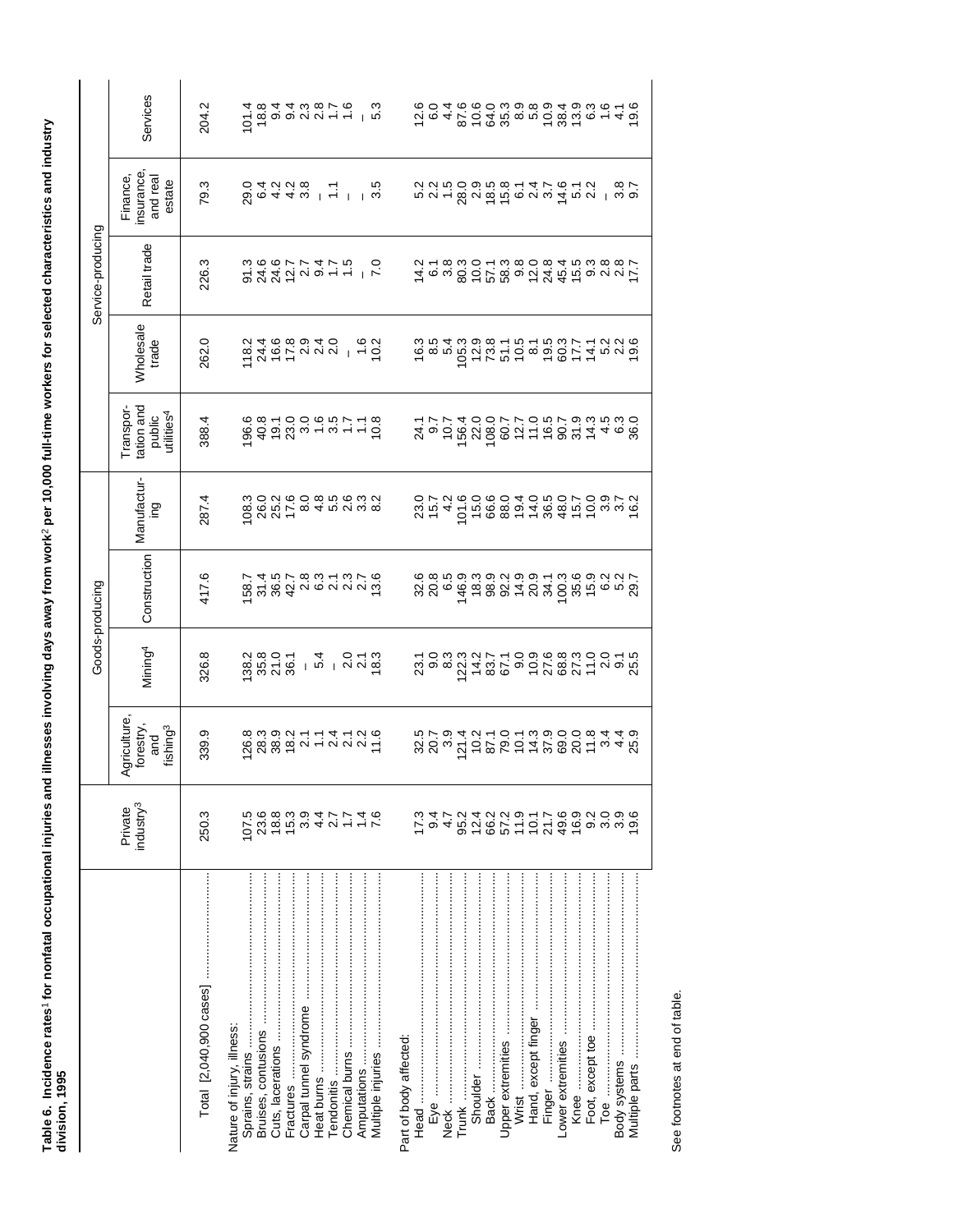Table 6. Incidence rates1 for nonfatal occupational injuries and illnesses involving days away from work? per 10,000 full-time workers for selected characteristics and industry<br>division, 1995 — Continued **Table 6. Incidence rates**1 **for nonfatal occupational injuries and illnesses involving days away from work**2 **per 10,000 full-time workers for selected characteristics and industry division, 1995 — Continued**

|                                            |                                        |                                                              |                                                                                                                                                                                                                                  | Goods-producing |                                                                                                                                                                                                                                                                                                                                                                                          |                                                             |                                          | Service-producing                                                                                                                   |                                                                                                   |                                                                                                                                                                                                                                                                                    |
|--------------------------------------------|----------------------------------------|--------------------------------------------------------------|----------------------------------------------------------------------------------------------------------------------------------------------------------------------------------------------------------------------------------|-----------------|------------------------------------------------------------------------------------------------------------------------------------------------------------------------------------------------------------------------------------------------------------------------------------------------------------------------------------------------------------------------------------------|-------------------------------------------------------------|------------------------------------------|-------------------------------------------------------------------------------------------------------------------------------------|---------------------------------------------------------------------------------------------------|------------------------------------------------------------------------------------------------------------------------------------------------------------------------------------------------------------------------------------------------------------------------------------|
|                                            | industry <sup>3</sup><br>Private       | griculture,<br>forestry,<br>and<br>fishing <sup>3</sup><br>⋖ | Mining <sup>4</sup>                                                                                                                                                                                                              | Construction    | Manufactur-<br>gui                                                                                                                                                                                                                                                                                                                                                                       | tation and<br>Transpor-<br>utilities <sup>4</sup><br>public | <b>Wholesale</b><br>trade                | Retail trade                                                                                                                        | insurance<br>Finance,<br>and real<br>estate                                                       | Services                                                                                                                                                                                                                                                                           |
|                                            |                                        |                                                              |                                                                                                                                                                                                                                  |                 |                                                                                                                                                                                                                                                                                                                                                                                          |                                                             |                                          |                                                                                                                                     |                                                                                                   |                                                                                                                                                                                                                                                                                    |
| Source of injury, illness:                 |                                        |                                                              |                                                                                                                                                                                                                                  |                 |                                                                                                                                                                                                                                                                                                                                                                                          |                                                             |                                          |                                                                                                                                     |                                                                                                   |                                                                                                                                                                                                                                                                                    |
|                                            |                                        |                                                              |                                                                                                                                                                                                                                  |                 |                                                                                                                                                                                                                                                                                                                                                                                          |                                                             |                                          |                                                                                                                                     |                                                                                                   |                                                                                                                                                                                                                                                                                    |
| Containers …………………………………………………             | 35.2                                   |                                                              |                                                                                                                                                                                                                                  |                 |                                                                                                                                                                                                                                                                                                                                                                                          |                                                             |                                          |                                                                                                                                     |                                                                                                   |                                                                                                                                                                                                                                                                                    |
|                                            |                                        |                                                              |                                                                                                                                                                                                                                  |                 |                                                                                                                                                                                                                                                                                                                                                                                          |                                                             |                                          |                                                                                                                                     |                                                                                                   |                                                                                                                                                                                                                                                                                    |
| Machinery ……………………………………                   |                                        |                                                              |                                                                                                                                                                                                                                  |                 |                                                                                                                                                                                                                                                                                                                                                                                          |                                                             |                                          |                                                                                                                                     |                                                                                                   |                                                                                                                                                                                                                                                                                    |
|                                            |                                        |                                                              |                                                                                                                                                                                                                                  |                 |                                                                                                                                                                                                                                                                                                                                                                                          |                                                             |                                          |                                                                                                                                     |                                                                                                   |                                                                                                                                                                                                                                                                                    |
|                                            |                                        |                                                              |                                                                                                                                                                                                                                  |                 |                                                                                                                                                                                                                                                                                                                                                                                          |                                                             |                                          |                                                                                                                                     |                                                                                                   |                                                                                                                                                                                                                                                                                    |
|                                            |                                        |                                                              |                                                                                                                                                                                                                                  |                 |                                                                                                                                                                                                                                                                                                                                                                                          |                                                             |                                          |                                                                                                                                     |                                                                                                   |                                                                                                                                                                                                                                                                                    |
|                                            |                                        |                                                              |                                                                                                                                                                                                                                  |                 |                                                                                                                                                                                                                                                                                                                                                                                          |                                                             |                                          |                                                                                                                                     |                                                                                                   |                                                                                                                                                                                                                                                                                    |
|                                            |                                        |                                                              |                                                                                                                                                                                                                                  |                 | $\begin{array}{l} {c} \mbox{\bf 0} & \mbox{\bf 0} & \mbox{\bf 0} & \mbox{\bf 0} & \mbox{\bf 0} & \mbox{\bf 0} \\ \mbox{\bf 0} & \mbox{\bf 0} & \mbox{\bf 0} & \mbox{\bf 0} & \mbox{\bf 0} & \mbox{\bf 0} \\ \mbox{\bf 0} & \mbox{\bf 0} & \mbox{\bf 0} & \mbox{\bf 0} & \mbox{\bf 0} & \mbox{\bf 0} & \mbox{\bf 0} \\ \mbox{\bf 0} & \mbox{\bf 0} & \mbox{\bf 0} & \mbox{\bf 0} & \mbox$ |                                                             | る。 0.7.7.9.7.8.9.9.<br>2.8.7.8.8.9.9.9.1 | $3.6455774551$ $3.6000077709$                                                                                                       |                                                                                                   |                                                                                                                                                                                                                                                                                    |
|                                            | 12.0                                   |                                                              |                                                                                                                                                                                                                                  |                 |                                                                                                                                                                                                                                                                                                                                                                                          |                                                             |                                          |                                                                                                                                     |                                                                                                   |                                                                                                                                                                                                                                                                                    |
|                                            |                                        |                                                              |                                                                                                                                                                                                                                  |                 |                                                                                                                                                                                                                                                                                                                                                                                          |                                                             |                                          |                                                                                                                                     |                                                                                                   |                                                                                                                                                                                                                                                                                    |
| Event or exposure:                         |                                        |                                                              |                                                                                                                                                                                                                                  |                 |                                                                                                                                                                                                                                                                                                                                                                                          |                                                             |                                          |                                                                                                                                     |                                                                                                   |                                                                                                                                                                                                                                                                                    |
| Contact with objects and equipment         | 69.0                                   |                                                              | 0,000 4 0,000 0,000 - 1.000 0,000 0,000 0,000 0,000 0,000 0,000 0,000 0,000 0,000 0,000 0,000 0,000 0,000 0,00<br>0,000 0,000 0,000 0,000 0,000 0,000 0,000 0,000 0,000 0,000 0,000 0,000 0,000 0,000 0,000 0,000 0,000 0,000 0, |                 |                                                                                                                                                                                                                                                                                                                                                                                          |                                                             |                                          |                                                                                                                                     |                                                                                                   |                                                                                                                                                                                                                                                                                    |
|                                            |                                        |                                                              |                                                                                                                                                                                                                                  |                 |                                                                                                                                                                                                                                                                                                                                                                                          |                                                             |                                          |                                                                                                                                     |                                                                                                   |                                                                                                                                                                                                                                                                                    |
|                                            | $3750999777$ $3750999777$ $3750999777$ |                                                              |                                                                                                                                                                                                                                  |                 |                                                                                                                                                                                                                                                                                                                                                                                          |                                                             |                                          |                                                                                                                                     |                                                                                                   |                                                                                                                                                                                                                                                                                    |
| Caught in equipment or object              |                                        |                                                              |                                                                                                                                                                                                                                  |                 |                                                                                                                                                                                                                                                                                                                                                                                          |                                                             |                                          |                                                                                                                                     |                                                                                                   |                                                                                                                                                                                                                                                                                    |
| Fall to lower level                        |                                        |                                                              |                                                                                                                                                                                                                                  |                 |                                                                                                                                                                                                                                                                                                                                                                                          |                                                             |                                          |                                                                                                                                     |                                                                                                   |                                                                                                                                                                                                                                                                                    |
| Fall to same level                         |                                        |                                                              |                                                                                                                                                                                                                                  |                 |                                                                                                                                                                                                                                                                                                                                                                                          |                                                             |                                          |                                                                                                                                     |                                                                                                   |                                                                                                                                                                                                                                                                                    |
| Slips, trips, loss of balance-without fall |                                        |                                                              |                                                                                                                                                                                                                                  |                 |                                                                                                                                                                                                                                                                                                                                                                                          |                                                             |                                          |                                                                                                                                     |                                                                                                   |                                                                                                                                                                                                                                                                                    |
| Overexertion                               |                                        |                                                              |                                                                                                                                                                                                                                  |                 |                                                                                                                                                                                                                                                                                                                                                                                          |                                                             |                                          |                                                                                                                                     |                                                                                                   |                                                                                                                                                                                                                                                                                    |
|                                            |                                        |                                                              |                                                                                                                                                                                                                                  |                 |                                                                                                                                                                                                                                                                                                                                                                                          |                                                             |                                          |                                                                                                                                     |                                                                                                   |                                                                                                                                                                                                                                                                                    |
|                                            |                                        |                                                              |                                                                                                                                                                                                                                  |                 |                                                                                                                                                                                                                                                                                                                                                                                          |                                                             |                                          |                                                                                                                                     |                                                                                                   |                                                                                                                                                                                                                                                                                    |
| Exposure to harmful substances             | $10.7$<br>$9.1$                        |                                                              |                                                                                                                                                                                                                                  |                 |                                                                                                                                                                                                                                                                                                                                                                                          |                                                             |                                          |                                                                                                                                     |                                                                                                   |                                                                                                                                                                                                                                                                                    |
|                                            |                                        | 852752815891581                                              |                                                                                                                                                                                                                                  |                 | 0422402 - 2424 - 1<br>042402 - 4424 - 1<br>0400040w4 - 06                                                                                                                                                                                                                                                                                                                                |                                                             |                                          | ှ အေးတို့ တွေ့ဆိုင်း ထိုးတွေက အေး<br>မိုက်တွေ့ တွေ့ဆိုင်း ထိုးတွေက အေးကို အေးကို အေးကို အေးကို အေးကို အေးကို အေးက<br>မိုက်တွေ့ တွေ့ | <u> 4 r 4 r 0 d y r 6 q 4 4 l r</u><br>ü o 4 r 4 w 10 j 2 w 2 w 2 d<br>ü o 4 r 4 w 10 j 2 w 2 w 2 | $\begin{array}{l} 0.65 & 0.75 & 0.75 & 0.75 \\ 0.75 & 0.75 & 0.75 & 0.75 \\ 0.75 & 0.75 & 0.75 & 0.75 \\ 0.75 & 0.75 & 0.75 & 0.75 \\ 0.75 & 0.75 & 0.75 & 0.75 \\ 0.75 & 0.75 & 0.75 & 0.75 \\ 0.75 & 0.75 & 0.75 & 0.75 \\ 0.75 & 0.75 & 0.75 & 0.75 \\ 0.75 & 0.75 & 0.75 & 0.$ |
|                                            |                                        |                                                              |                                                                                                                                                                                                                                  |                 |                                                                                                                                                                                                                                                                                                                                                                                          |                                                             |                                          |                                                                                                                                     |                                                                                                   |                                                                                                                                                                                                                                                                                    |
|                                            | 2.8                                    | $\overline{\phantom{0}}$                                     |                                                                                                                                                                                                                                  |                 |                                                                                                                                                                                                                                                                                                                                                                                          | $\frac{5}{1}$                                               |                                          |                                                                                                                                     |                                                                                                   |                                                                                                                                                                                                                                                                                    |
|                                            |                                        |                                                              |                                                                                                                                                                                                                                  |                 |                                                                                                                                                                                                                                                                                                                                                                                          |                                                             |                                          |                                                                                                                                     |                                                                                                   |                                                                                                                                                                                                                                                                                    |

<sup>1</sup> Incidence rates represent the number of injuries and illnesses per 10,000 full-time workers and were calculated as: (WEH) x 20,000,000) where Incidence rates represent the number of injuries and illnesses per 10,000 full-time workers and were calculated as: (N/EH) x 20,000,000) where

| number of injuries and illnesses | total hours worked by all employees during | the calendar year | pase for 10,000 equivalent full-time workers | working 40 hours per week, 50 weeks per year) |
|----------------------------------|--------------------------------------------|-------------------|----------------------------------------------|-----------------------------------------------|
|                                  |                                            |                   | 20,000,000                                   |                                               |

<sup>2</sup> Days-away-from-work cases include those which result in days away from work with or Days-away-from-work cases include those which result in days away from work with or without restricted work activity. without restricted work activity.

ო 4 Excludes farms with fewer than 11 employees.

 Data conforming to OSHA definitions for mining operators in coal, metal, and nonmetal mining and for employers in railroad transportation are provided to BLS by the Mine Safety and Health Administration, U.S. Department of Labor; and by the Federal Railroad Administration, U.S. Department of Transportation. Independent mining contractors are excluded from the coal, metal, and nonmetal industries. NOTE: Dashes indicate no data, data not meeting publication guidelines, or incidence rates<br>less than 1.0 per 10,000 full-time workers. NOTE: Dashes indicate no data, data not meeting publication guidelines, or incidence rates less than 1.0 per 10,000 full-time workers.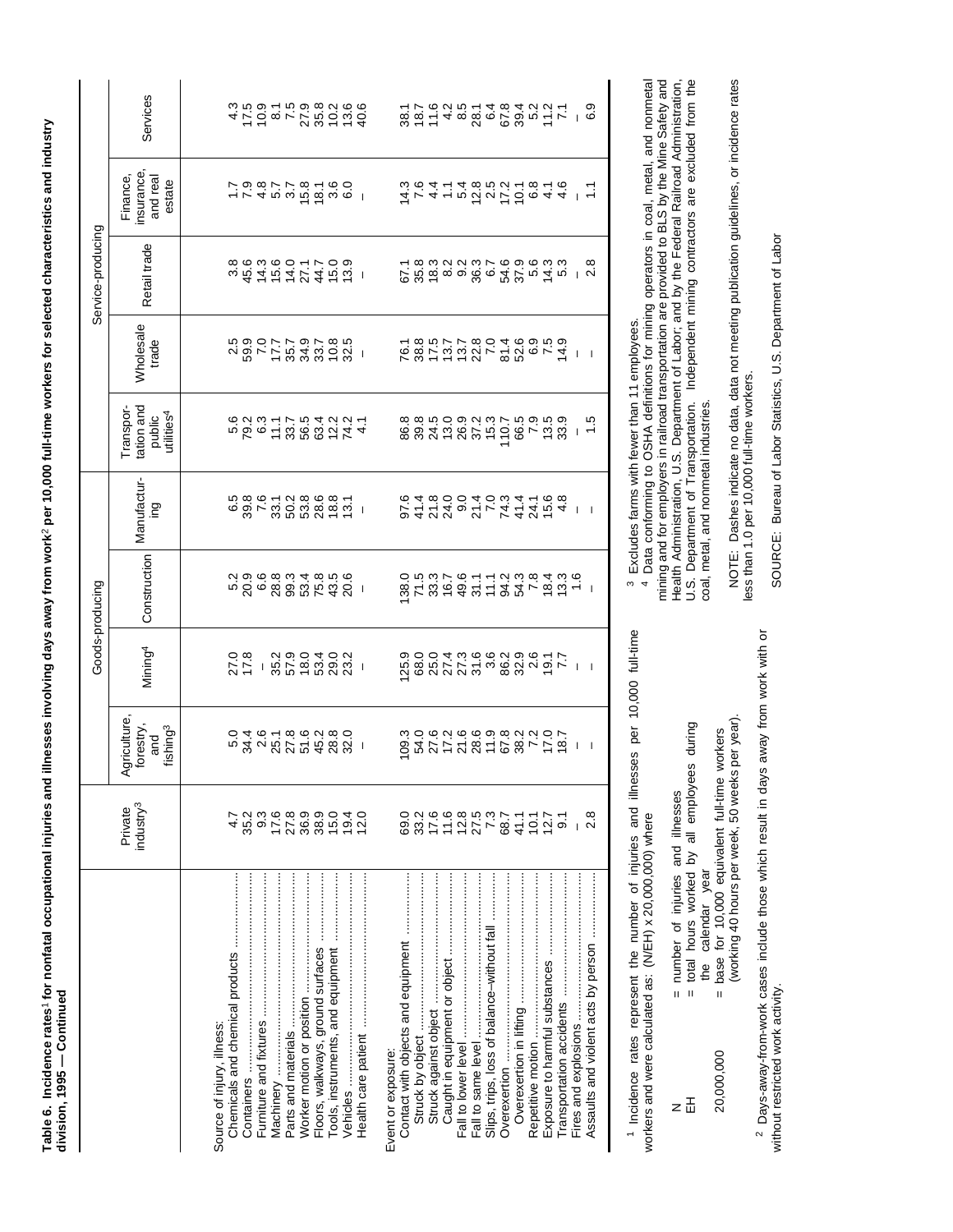Table 7. Percent distribution of nonfatal occupational injuries and illnesses involving days away from work' by selected worker characteristics and number of days away<br>from work, 1995 **Table 7. Percent distribution of nonfatal occupational injuries and illnesses involving days away from work**1 **by selected worker characteristics and number of days away from work, 1995**

|                                                                                                                                                                                                    |                                               |                                             |                              |                     | Percent of cases involving |                       |                                 |                         |                                  |
|----------------------------------------------------------------------------------------------------------------------------------------------------------------------------------------------------|-----------------------------------------------|---------------------------------------------|------------------------------|---------------------|----------------------------|-----------------------|---------------------------------|-------------------------|----------------------------------|
| Characteristic                                                                                                                                                                                     | cases<br>Total                                | 1 day                                       | 2 days                       | 3 to 5<br>days      | 6 to 10<br>days            | 11 to $20$<br>days    | 21 to 30<br>days                | 31 days<br>or more      | days away<br>from work<br>Median |
|                                                                                                                                                                                                    | 100.0                                         | တ<br>\$.                                    | 13.4                         | 20.9                | 13.4                       | 11.3                  | 6.2                             | 17.9                    | 5                                |
| Sex:                                                                                                                                                                                               | $\begin{array}{c} 100.0 \\ 100.0 \end{array}$ | $16.8$<br>17.0                              | 13.8                         | 20.7<br>21.4        | 13.7                       | $11.1$<br>$11.1$      |                                 | $18.2$<br>$17.1$        | 10 IO                            |
| 14 to 15 years<br>Age:2                                                                                                                                                                            | 00.0<br>00.0<br>00.0<br>100.0                 |                                             | 8<br>8800074902<br>880007490 |                     | 742222225<br>74222222      |                       | 1144000000<br>114000000         | 20071457007820717745000 | 44466790                         |
|                                                                                                                                                                                                    | 100.0<br>100.0                                |                                             |                              |                     |                            |                       |                                 |                         |                                  |
| Operators, fabricators, and laborers<br>Technical, sales, and administrative support<br>Precision production, craft, and repair<br>Managerial and professional specialty<br>Service<br>Occupation: | 100.0                                         | 992757<br>779759<br>779777                  | ちははわない はははない おかない            | 6.10.6.12<br>212250 | 1111103<br>1111103         | commit<br>200217      | <b>5000000</b><br>666666        | 10316031<br>10316031    | <b>56666</b>                     |
| Length of service with employer:                                                                                                                                                                   | $100.0$<br>$100.0$<br>100.0<br>100.0          | $9.771$<br>$9.771$<br>$9.771$               | $5400$<br>$5400$             | 01111<br>20112      |                            | 1011<br>1011<br>1011  | codor<br>codor                  | $4577$<br>$4577$        | 4557                             |
| Asian or Pacific Islander<br>White, non-Hispanic<br>Race or ethnic origin:<br>Hispanic                                                                                                             | 00.0<br>00.0<br>00.0<br>100.0                 | 7 1 1 1 1 2 3<br>7 1 1 1 2 1<br>7 1 1 2 1 1 | 101758<br>101758             | 32332<br>23232      | $19.79726$<br>$19.796$     | $1000000$<br>$100000$ | s - 0 - 3<br>- 0 - 3            | $770014$<br>$7200114$   | <b>55655</b>                     |
| <sup>1</sup> Days-away-from-work cases include those which result in<br>without restricted work activity                                                                                           |                                               | days away from work with or                 |                              |                     | NOTE: Because of rounding, |                       | percentages may not add to 100. |                         |                                  |

without restricted work activity.<br><sup>2</sup> Information is not shown separately in this release for injured workers under age 14;<br>they accounted for fewer than 50 cases. without restricted work activity.<br><sup>2</sup> Information is not shown separately in this release for injured workers under age 14; they accounted for fewer than 50 cases.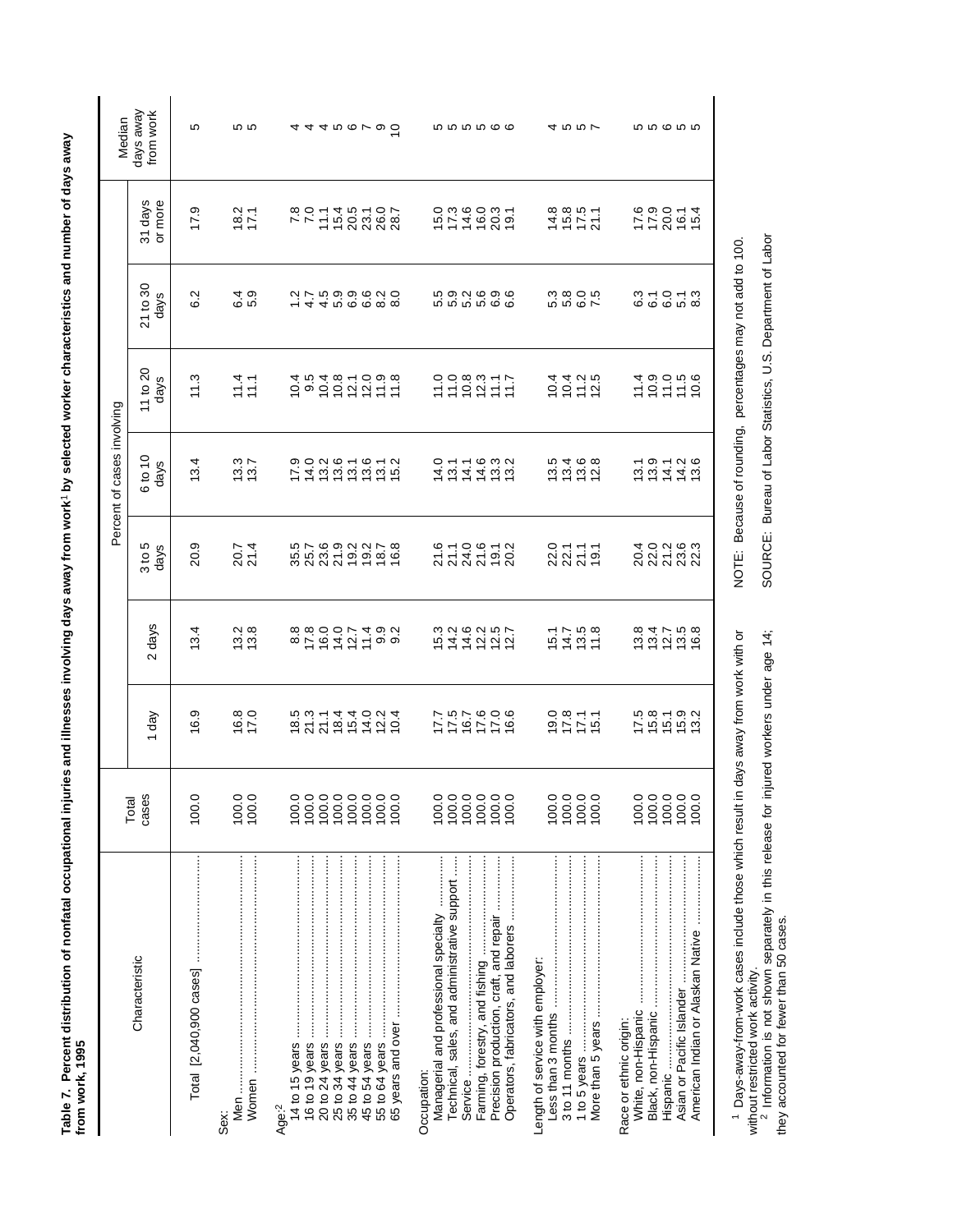| š<br>$\ddot{\phantom{a}}$<br>í<br>١<br>l<br><b>Continued and</b>        |        |
|-------------------------------------------------------------------------|--------|
| ֖֖֖֖֖֚֚֚֚֚֚֚֬<br>i<br>י<br>-<br>-<br>Ş                                  |        |
| -<br>-<br>-<br>ĺ<br>!<br>i<br>;<br>ŋ                                    |        |
| $\ddot{\phantom{a}}$<br>֧֧֧֧ׅ֧֧ׅ֧֧֧֧֧֛֚֚֚֚֚֚֚֚֚֚֚֚֚֚֚֚֚֚֚֝֝֓֜֜֓֝֬֜֓֓֜֜֓ |        |
| i<br><b>Sanss</b>                                                       |        |
|                                                                         |        |
| i<br>Í                                                                  | ċ<br>ĺ |
|                                                                         |        |

|                                                                                                  |                                                        |                                 |                             |                               | Percent of cases involving |                            |                                                                                                                                |                      | Median                                                                                   |
|--------------------------------------------------------------------------------------------------|--------------------------------------------------------|---------------------------------|-----------------------------|-------------------------------|----------------------------|----------------------------|--------------------------------------------------------------------------------------------------------------------------------|----------------------|------------------------------------------------------------------------------------------|
| Occupation                                                                                       | cases<br>Total                                         | 1 day                           | days<br>$\sim$              | 3 to 5<br>days                | 6 to 10<br>days            | 11 to $20$<br>days         | 21 to 30<br>days                                                                                                               | 31 days<br>or more   | days away<br>from work                                                                   |
| Total [2,040,900 cases]                                                                          | 100.0                                                  | 6.9                             | 3.4                         | 20.9                          | 3.4                        | 11.3                       | 6.2                                                                                                                            | 17.9                 | Ю                                                                                        |
|                                                                                                  | 100.0                                                  |                                 |                             |                               | 14.1                       |                            |                                                                                                                                |                      |                                                                                          |
|                                                                                                  | 100.0                                                  |                                 |                             | $\frac{19.9}{21.9}$           |                            | $\frac{4}{1}$ 3            |                                                                                                                                |                      |                                                                                          |
|                                                                                                  |                                                        |                                 |                             |                               | 3.0                        |                            |                                                                                                                                |                      |                                                                                          |
|                                                                                                  | 100.0                                                  |                                 |                             | 24.4                          | 5.0                        | 0.3                        |                                                                                                                                |                      |                                                                                          |
|                                                                                                  | 100.0                                                  |                                 |                             | 19.0                          | 2.4                        | 0.9                        |                                                                                                                                |                      |                                                                                          |
|                                                                                                  | 100.0                                                  |                                 | $7.79899977$<br>$7.7999977$ | 21.4                          | $4\overline{4}$            | $\overline{0}$ .           | coddroid<br>codd codd                                                                                                          | 2063<br>2063<br>2052 |                                                                                          |
|                                                                                                  | 100.0                                                  |                                 |                             | 19.1                          | $\overline{3}$ 1           | 3.8                        |                                                                                                                                | 21.1                 |                                                                                          |
| Cooks                                                                                            |                                                        |                                 | 12.8                        | 26.4                          |                            | 13.7                       |                                                                                                                                |                      |                                                                                          |
|                                                                                                  | 100.0                                                  |                                 | 11.9                        |                               | $14.8$<br>15.2             | 10.5                       |                                                                                                                                | $71.6$<br>21.6       |                                                                                          |
|                                                                                                  |                                                        |                                 |                             |                               | 17.0                       | $9.\overline{8}$           |                                                                                                                                |                      |                                                                                          |
|                                                                                                  | 00000                                                  |                                 | 13.1                        | 0.013.0<br>0.013.0<br>0.013.0 |                            | 11.6                       |                                                                                                                                | $15.2$<br>$14.8$     |                                                                                          |
| Cashiers ………………………………………………………                                                                   |                                                        | $13.9$<br>$14.0$                | 14.7                        |                               | $\frac{0.9}{13}$           |                            |                                                                                                                                |                      |                                                                                          |
|                                                                                                  |                                                        |                                 | 14.6                        |                               | 2.1                        |                            |                                                                                                                                |                      |                                                                                          |
| Sales workers, miscellaneous commodities                                                         |                                                        |                                 | 12.1                        | $834$<br>$223$                | 12.8                       | $7871$<br>$7871$<br>$7971$ |                                                                                                                                | $8.57$<br>$7.7$      |                                                                                          |
|                                                                                                  |                                                        |                                 | 14.2                        |                               |                            |                            |                                                                                                                                | 13.7                 |                                                                                          |
|                                                                                                  |                                                        |                                 | 13.7                        | 26.4                          | 11.9                       | 10.1                       |                                                                                                                                | 16.6                 |                                                                                          |
|                                                                                                  |                                                        |                                 | 12.7                        |                               |                            | 11.1                       |                                                                                                                                |                      |                                                                                          |
|                                                                                                  |                                                        |                                 | 13.1                        | いてあれる。<br>このというないのという。        | $13.9$<br>$12.9$           | 11.0                       | 4 αυο α α α α α 4 ν α υ 4 ω υ 4 ω ο 4 α ν ν α 4 α ν υ α α<br>4 α ω ω α α α α α 4 ν α υ 4 ω ο 4 ω α 4 α ν ν α 4 α ν α α α α ω υ | 17.8                 | ∞ ~ 4 ~ ~ ~ ~ ~ ~ ~ ~ ~ ~ <i>* ~ 4 ~ * ~ ~ ~ ^ 4 ~ ~ ~ ~ ~ ~ ~ ~ ~ ~ ~</i> ~ ~ ~ ~ ~ ~ ~ |
| Groundskeepers and gardeners, except farm                                                        |                                                        |                                 | $12.6$<br>$15.1$            |                               | 15.1                       |                            |                                                                                                                                | $13.4$<br>$15.6$     |                                                                                          |
|                                                                                                  |                                                        |                                 |                             |                               | 11.8                       | 7.800                      |                                                                                                                                |                      |                                                                                          |
|                                                                                                  |                                                        |                                 | 10.1                        |                               | 11.6                       |                            |                                                                                                                                | 22.1                 |                                                                                          |
|                                                                                                  | 100.0                                                  |                                 | 11.9                        |                               | 9.4                        | $10.3$<br>$11.5$           |                                                                                                                                | $14.5$<br>$14.5$     |                                                                                          |
|                                                                                                  |                                                        |                                 | 9.6                         |                               | 11.1                       |                            |                                                                                                                                |                      |                                                                                          |
|                                                                                                  |                                                        | 24.6                            | $19.2$<br>$12.1$            |                               |                            |                            |                                                                                                                                |                      |                                                                                          |
|                                                                                                  |                                                        |                                 |                             |                               | 5<br>1962<br>1963          | 6990                       |                                                                                                                                | $0.78$<br>$0.79$     |                                                                                          |
|                                                                                                  |                                                        |                                 | 14.3                        | 20.0                          |                            |                            |                                                                                                                                |                      |                                                                                          |
| Industrial truck, tractor equipment operators                                                    |                                                        | $6767$<br>$6796$<br>$496$       | 14.5                        | 0.001                         | 12.1                       | 10.3                       |                                                                                                                                | 20.9                 |                                                                                          |
|                                                                                                  |                                                        |                                 | $\frac{1}{2}$               |                               | $\frac{0.8}{0.2}$          | $\overline{11}$            |                                                                                                                                | 20.8                 |                                                                                          |
| Bus, truck, stationary engine mechanics                                                          |                                                        | 16.4                            | 3.3                         |                               |                            | 11.9                       |                                                                                                                                | 22.1                 |                                                                                          |
|                                                                                                  |                                                        |                                 | $\overline{5}$ .1           | 20.1                          | 1.6                        | 12.1                       |                                                                                                                                | 15.7                 |                                                                                          |
|                                                                                                  |                                                        |                                 |                             | $18.2$<br>$21.2$              |                            | 1.7                        |                                                                                                                                |                      |                                                                                          |
|                                                                                                  | $\begin{array}{c} 100.0 \\ 100.0 \\ 100.0 \end{array}$ | $0.702$<br>$0.7027$<br>$0.7027$ | $\frac{18.5}{5.5}$          |                               | 13.2                       | $\frac{0}{10}$             |                                                                                                                                | 17.5                 |                                                                                          |
|                                                                                                  | 100.0                                                  |                                 | 12.3                        | $18.9$<br>24.4                | 12.5                       | $2.3022$<br>$7.522$        |                                                                                                                                | 18.3                 |                                                                                          |
|                                                                                                  | 100.0                                                  |                                 |                             |                               | $14.9$<br>$17.9$           |                            |                                                                                                                                | 14.5                 |                                                                                          |
| Machinists                                                                                       | 0.0                                                    | 9.9                             | 2.4                         | 17.8                          |                            |                            |                                                                                                                                | တ                    |                                                                                          |
|                                                                                                  |                                                        |                                 |                             |                               |                            |                            |                                                                                                                                |                      |                                                                                          |
| <sup>1</sup> Days-away-from-work cases include those which result in days away from work with or |                                                        |                                 |                             |                               |                            |                            | NOTE: Because of rounding, percentages may not add to 100                                                                      |                      |                                                                                          |

1 Days-away-from-work cases include those which result in days away from work with or<br>without restricted work activity. Days-away-from-work cases include those which result in days away from work with or without restricted work activity.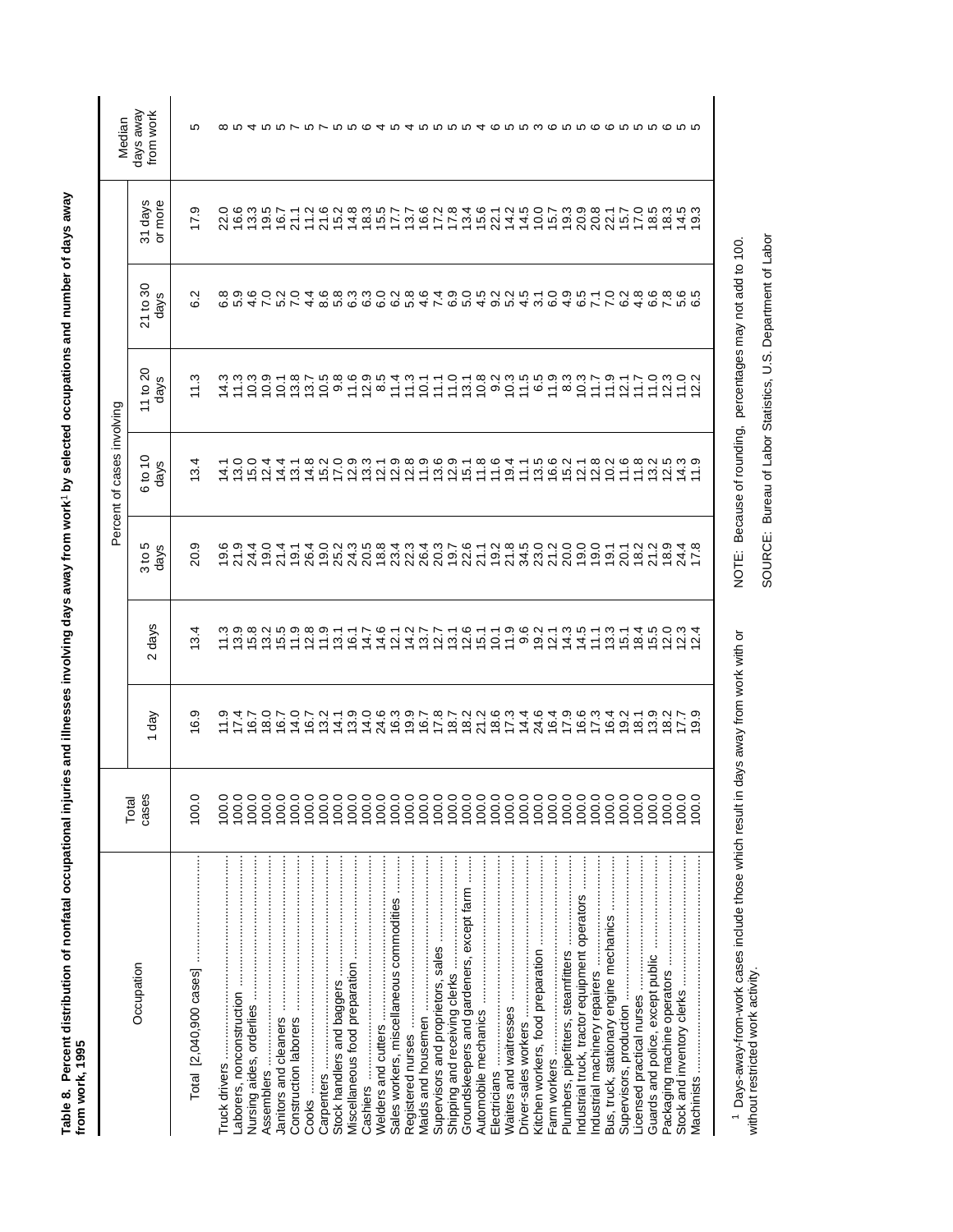| )<br>3<br>3<br>ļ<br>ׇ֘֝֬֝ |                                                     |
|---------------------------|-----------------------------------------------------|
| ľ                         |                                                     |
|                           |                                                     |
|                           |                                                     |
| j<br>Ī<br>ţ<br>j          |                                                     |
| j<br>j<br>j<br>l          |                                                     |
| o nove                    | l<br>j<br>è<br>ć<br>֧֦֧֦֧֦֧֦֧֦֧֦֧֚֝<br>֧֚֝ <b>֚</b> |
| 즊<br>į                    | .<br>.<br>.                                         |

| Percent of cases involving<br>6 to 10<br>days<br>3 to 5<br>Total<br>cases                                                                                                                                                                                                                                                                                                                                                           |
|-------------------------------------------------------------------------------------------------------------------------------------------------------------------------------------------------------------------------------------------------------------------------------------------------------------------------------------------------------------------------------------------------------------------------------------|
| days<br>2 days<br>1 day                                                                                                                                                                                                                                                                                                                                                                                                             |
| 20.9<br>13.4<br>16.9<br>100.0                                                                                                                                                                                                                                                                                                                                                                                                       |
| $337757288677776$                                                                                                                                                                                                                                                                                                                                                                                                                   |
|                                                                                                                                                                                                                                                                                                                                                                                                                                     |
|                                                                                                                                                                                                                                                                                                                                                                                                                                     |
|                                                                                                                                                                                                                                                                                                                                                                                                                                     |
|                                                                                                                                                                                                                                                                                                                                                                                                                                     |
|                                                                                                                                                                                                                                                                                                                                                                                                                                     |
|                                                                                                                                                                                                                                                                                                                                                                                                                                     |
|                                                                                                                                                                                                                                                                                                                                                                                                                                     |
|                                                                                                                                                                                                                                                                                                                                                                                                                                     |
| $\begin{array}{l} \mathfrak{a} \ \mathfrak{a} \ \mathfrak{c} \ \mathfrak{c} \ \mathfrak{c} \ \mathfrak{c} \ \mathfrak{c} \ \mathfrak{c} \ \mathfrak{c} \ \mathfrak{c} \ \mathfrak{c} \ \mathfrak{c} \ \mathfrak{c} \ \mathfrak{c} \ \mathfrak{c} \ \mathfrak{c} \ \mathfrak{c} \ \mathfrak{c} \ \mathfrak{c} \ \mathfrak{c} \ \mathfrak{c} \ \mathfrak{c} \ \mathfrak{c} \ \mathfrak{c} \ \mathfrak{c} \ \mathfrak{c} \ \mathfrak{$ |
| $5.7688342$<br>$2.7683429242$                                                                                                                                                                                                                                                                                                                                                                                                       |
| 100.0                                                                                                                                                                                                                                                                                                                                                                                                                               |
|                                                                                                                                                                                                                                                                                                                                                                                                                                     |
|                                                                                                                                                                                                                                                                                                                                                                                                                                     |
|                                                                                                                                                                                                                                                                                                                                                                                                                                     |
|                                                                                                                                                                                                                                                                                                                                                                                                                                     |
| ファアの845064742242. ファアの845064742218. 3 3 4 5 6 7 4 5 6 7 4 5 7 5 7                                                                                                                                                                                                                                                                                                                                                                   |
|                                                                                                                                                                                                                                                                                                                                                                                                                                     |
|                                                                                                                                                                                                                                                                                                                                                                                                                                     |
|                                                                                                                                                                                                                                                                                                                                                                                                                                     |
| 100.0                                                                                                                                                                                                                                                                                                                                                                                                                               |
| 100.0                                                                                                                                                                                                                                                                                                                                                                                                                               |
| 100.0                                                                                                                                                                                                                                                                                                                                                                                                                               |
| 100.0                                                                                                                                                                                                                                                                                                                                                                                                                               |
| 100.0                                                                                                                                                                                                                                                                                                                                                                                                                               |
| 222222222222222222232223<br>8 3 1 2 2 2 3 4 5 6 7 7 5 7 6 7 8 9 7<br>මහිර 2 6 7 6 6 7 8 7 6 1 6 6 9 8 0<br>2 9 9 9 9 9 4 9 9 9 9 9 9 4 9 4 9 5 9<br>100.0                                                                                                                                                                                                                                                                           |
| 100.0                                                                                                                                                                                                                                                                                                                                                                                                                               |

See footnotes at end of table. See footnotes at end of table.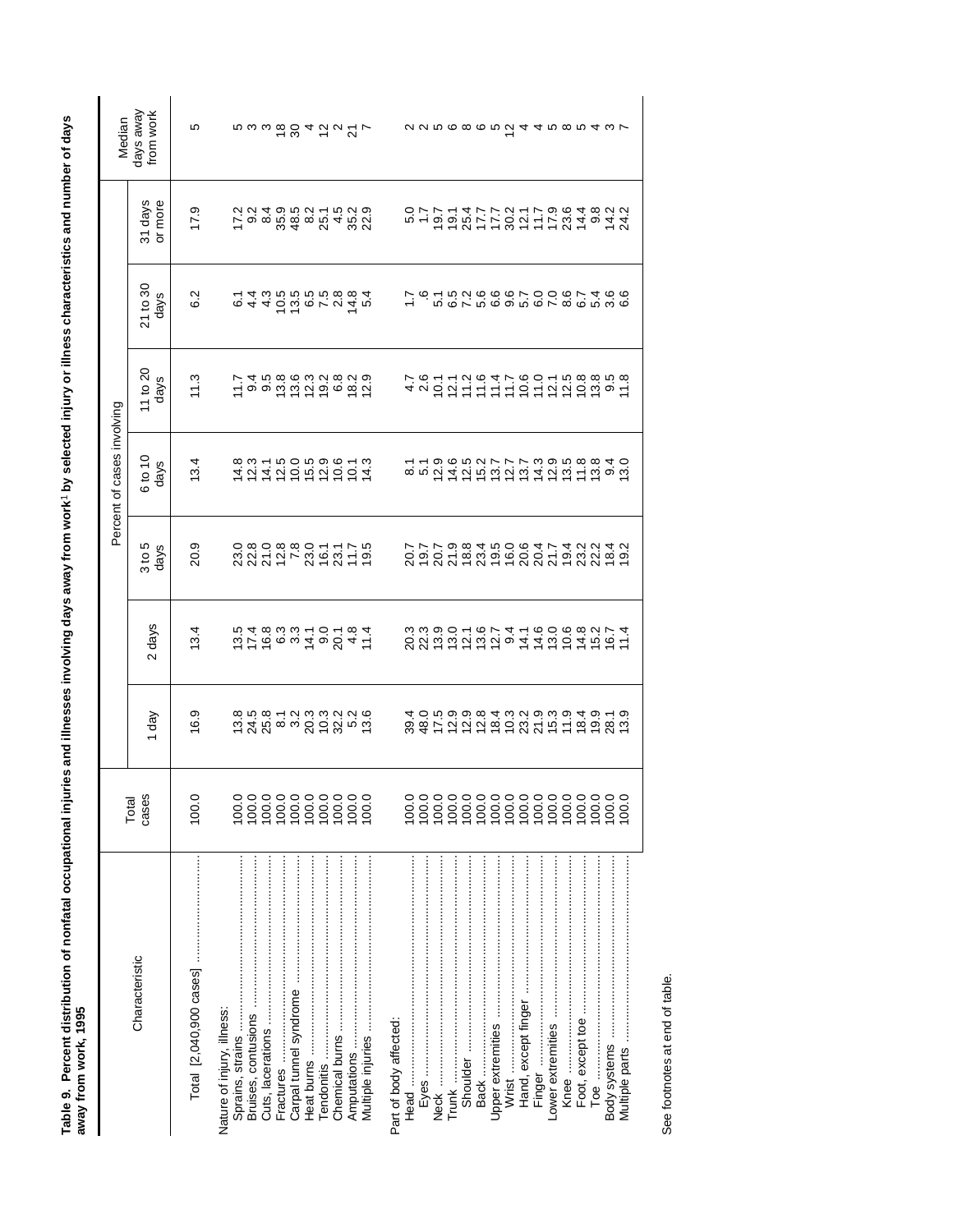| J<br>Í                                                 |        |
|--------------------------------------------------------|--------|
|                                                        |        |
|                                                        |        |
|                                                        |        |
|                                                        |        |
|                                                        |        |
|                                                        |        |
|                                                        |        |
|                                                        |        |
|                                                        |        |
|                                                        |        |
| Į                                                      |        |
|                                                        |        |
|                                                        |        |
|                                                        |        |
|                                                        |        |
|                                                        |        |
|                                                        |        |
| i                                                      |        |
|                                                        |        |
| ī                                                      |        |
| Ī<br>ľ<br>ś<br>ļ                                       |        |
|                                                        |        |
| ة<br>إ                                                 |        |
| ֢֧֧֧֚֚֚֚֚֚֚֚֚֚֚֚֚֚֬֓֡֓֓֡֬֓֓֬֓֓֡֬֓֓֓֓ <del>֛</del><br>l |        |
| ٔ<br>ا                                                 |        |
| ֧֚֚֝<br>֧֚֚֚֚֚֝<br>֧ <u>֚</u>                          |        |
| ļ                                                      | ֠<br>ĺ |
| í<br>ſ                                                 |        |
|                                                        |        |
| ¢                                                      | l<br>ı |

|                                            |                                                                                                                                                                                                                                                                                                                                  |                                                       |                                                                          |                       | Percent of cases involving         |                  |                                  |                               |                                                                                |
|--------------------------------------------|----------------------------------------------------------------------------------------------------------------------------------------------------------------------------------------------------------------------------------------------------------------------------------------------------------------------------------|-------------------------------------------------------|--------------------------------------------------------------------------|-----------------------|------------------------------------|------------------|----------------------------------|-------------------------------|--------------------------------------------------------------------------------|
| Characteristic                             | cases<br>Total                                                                                                                                                                                                                                                                                                                   | đay                                                   | days<br>$\mathbf{\Omega}$                                                | $3 to 5$<br>days      | 6 to 10<br>days                    | 11 to 20<br>days | 21 to 30<br>days                 | 31 days<br>or more            | days away<br>from work<br>Median                                               |
|                                            |                                                                                                                                                                                                                                                                                                                                  |                                                       |                                                                          |                       |                                    |                  |                                  |                               |                                                                                |
| Source of injury, illness:                 |                                                                                                                                                                                                                                                                                                                                  |                                                       |                                                                          |                       |                                    |                  |                                  |                               |                                                                                |
|                                            | 100.0                                                                                                                                                                                                                                                                                                                            | 3 ちゅうりょう 3 はちゅう 3 はない 1 5 2 3 4 5 6 7 4 5 9 9 9 9 1 7 |                                                                          | 394928521132280000000 |                                    | 701972223227     | 8221112312312313<br>822112312313 | 0.971.91.9323                 |                                                                                |
|                                            | 100.0                                                                                                                                                                                                                                                                                                                            |                                                       |                                                                          |                       |                                    |                  |                                  |                               |                                                                                |
|                                            | 100.0                                                                                                                                                                                                                                                                                                                            |                                                       |                                                                          |                       |                                    |                  |                                  |                               |                                                                                |
|                                            |                                                                                                                                                                                                                                                                                                                                  |                                                       |                                                                          |                       |                                    |                  |                                  |                               |                                                                                |
|                                            |                                                                                                                                                                                                                                                                                                                                  |                                                       |                                                                          |                       |                                    |                  |                                  |                               |                                                                                |
|                                            |                                                                                                                                                                                                                                                                                                                                  |                                                       |                                                                          |                       |                                    |                  |                                  |                               |                                                                                |
| Floors, walkways, ground surfaces          | $\begin{smallmatrix} 0 & 0 & 0 & 0 & 0 \\ 0 & 0 & 0 & 0 & 0 \\ 0 & 0 & 0 & 0 & 0 \\ 0 & 0 & 0 & 0 & 0 \\ 0 & 0 & 0 & 0 & 0 \\ 0 & 0 & 0 & 0 & 0 \\ 0 & 0 & 0 & 0 & 0 \\ 0 & 0 & 0 & 0 & 0 \\ 0 & 0 & 0 & 0 & 0 \\ 0 & 0 & 0 & 0 & 0 \\ 0 & 0 & 0 & 0 & 0 \\ 0 & 0 & 0 & 0 & 0 \\ 0 & 0 & 0 & 0 & 0 \\ 0 & 0 & 0 & 0 & 0 \\ 0 & $ |                                                       |                                                                          |                       |                                    |                  |                                  |                               |                                                                                |
| Tools, instruments, and equipment          |                                                                                                                                                                                                                                                                                                                                  |                                                       |                                                                          |                       |                                    |                  |                                  |                               |                                                                                |
|                                            |                                                                                                                                                                                                                                                                                                                                  |                                                       |                                                                          |                       |                                    |                  |                                  |                               |                                                                                |
|                                            | 0.0                                                                                                                                                                                                                                                                                                                              |                                                       | r d r r ci n r r r r c<br>c d d d d r r d r c<br>c d d d d d d r r d d c |                       |                                    |                  |                                  |                               |                                                                                |
| Event or exposure:                         |                                                                                                                                                                                                                                                                                                                                  |                                                       |                                                                          |                       |                                    |                  |                                  |                               |                                                                                |
| Contact with objects and equipment         | 100.0                                                                                                                                                                                                                                                                                                                            |                                                       |                                                                          |                       |                                    |                  |                                  |                               |                                                                                |
|                                            | 100.0                                                                                                                                                                                                                                                                                                                            |                                                       | ちちちいいないけい。いい。 4月30日 11日の11日の11日の11日                                      |                       | いていののあてていたことのとていっこう いっとうしょう いっとうせい |                  |                                  | 21121212225892242425242242424 |                                                                                |
|                                            | 100.0                                                                                                                                                                                                                                                                                                                            |                                                       |                                                                          |                       |                                    |                  |                                  |                               |                                                                                |
|                                            |                                                                                                                                                                                                                                                                                                                                  |                                                       |                                                                          |                       |                                    |                  |                                  |                               | $4.05$ $\sigma$ $\sigma$ $\sigma$ $\sigma$ $\sigma$ $\sigma$ $\omega$ $\sigma$ |
|                                            |                                                                                                                                                                                                                                                                                                                                  |                                                       |                                                                          |                       |                                    |                  |                                  |                               |                                                                                |
|                                            |                                                                                                                                                                                                                                                                                                                                  |                                                       |                                                                          |                       |                                    |                  |                                  |                               |                                                                                |
| Slips, trips, loss of balance-without fall |                                                                                                                                                                                                                                                                                                                                  |                                                       |                                                                          |                       |                                    |                  |                                  |                               |                                                                                |
| Overexertion                               |                                                                                                                                                                                                                                                                                                                                  |                                                       |                                                                          |                       |                                    |                  |                                  |                               |                                                                                |
|                                            |                                                                                                                                                                                                                                                                                                                                  |                                                       |                                                                          |                       |                                    |                  |                                  |                               |                                                                                |
| Repetitive motion                          |                                                                                                                                                                                                                                                                                                                                  |                                                       |                                                                          |                       |                                    |                  |                                  |                               |                                                                                |
|                                            |                                                                                                                                                                                                                                                                                                                                  |                                                       |                                                                          |                       |                                    |                  |                                  |                               |                                                                                |
|                                            |                                                                                                                                                                                                                                                                                                                                  |                                                       |                                                                          |                       |                                    |                  |                                  |                               |                                                                                |
|                                            |                                                                                                                                                                                                                                                                                                                                  |                                                       |                                                                          |                       |                                    |                  |                                  |                               |                                                                                |
|                                            | 100.0                                                                                                                                                                                                                                                                                                                            |                                                       |                                                                          |                       |                                    |                  | 4                                |                               |                                                                                |
|                                            |                                                                                                                                                                                                                                                                                                                                  |                                                       |                                                                          |                       |                                    |                  |                                  |                               |                                                                                |

<sup>1</sup> Days-away-from-work cases include those which result in days away from work with or<br>without restricted work activity. Days-away-from-work cases include those which result in days away from work with or without restricted work activity.

SOURCE: Bureau of Labor Statistics, U.S. Department of Labor SOURCE: Bureau of Labor Statistics, U.S. Department of Labor

NOTE: Because of rounding, percentages may not add to 100.

NOTE: Because of rounding, percentages may not add to 100.